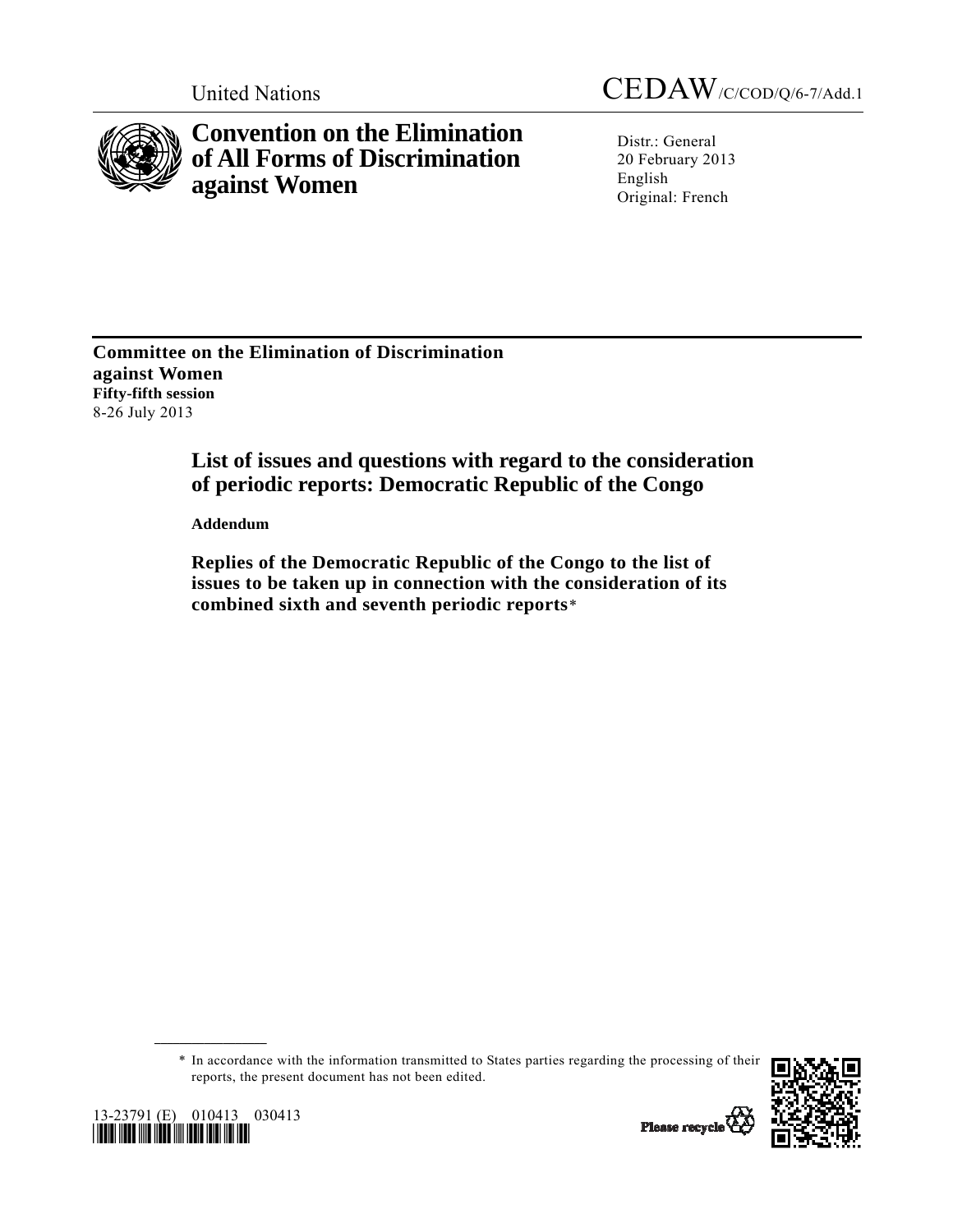## **I. Women in conflict situations**

1. **The report mentions the prevalence, as a result of the conflict in the eastern part of the State party, of large-scale rapes, massacres, the use of rape, genital mutilation, sexual slavery and forced pregnancies as weapons of war and widespread HIV/AIDS, large-scale displacements, wandering, family break-ups and marginalization, trauma and exacerbation of poverty among women (pages 22 and 23). The report of the Special Rapporteur on extrajudicial, summary or arbitrary executions, of 14 June 2010 (A/HRC/14/24/Add.3), denounces the prevalence and horrific nature of sexual violence atrocities and the shocking lack of accountability in the country's domestic legal system, both military and civilian. Please indicate the measures that are being taken to stop these atrocities and to provide remedies and health-care services for women victims of violence suffered during the conflict. Please also provide information on the steps taken to adopt the draft law for the establishment of a fund to enable the State party to pay damages to the victims of rape.** 

 It should be recalled in this connection that the Government of the Democratic Republic of the Congo, at the United Nations Human Rights Council, officially rejected as biased and unobjective the report of the Special Rapporteur on extrajudicial, summary or arbitrary executions of 14 June 2010 (A/HRC/14/24/Add.3) referred to in the second sentence of the question.

 However, in connection with the first sentence of the question, our response is as follows:

 (a) With regard to measures to stop atrocities of the kind mentioned, we would refer to the role of the establishment of the military operational court in the East of the country, which has had the task of prosecuting and punishing the perpetrators of sexual violence.

 Furthermore, the Ministry of Defence has established a programme to reduce sexual violence, producing two training manuals:

- The first, focusing on gender in the national defence sector, has four modules:
	- Gender and the advancement of women;
	- The situation of women in the army;
	- The role of gender in defence reform;
	- Military leadership and promotion of gender.
- The second, focusing on technical support and capacity-building for the Forces armées de la République démocratique du Congo (FARDC), is aimed at preventing and combating sexual and gender-based violence.

 The programme has also resulted in the production of two cartoons using the theme of gender-based violence. In addition, articles in the armed forces code of conduct launched and developed in December 2010 deal with gender and sexual violence.

 In order to combat sexual violence, the Government uses the approach of prevention through awareness raising, and the dissemination of the armed forces code of conduct.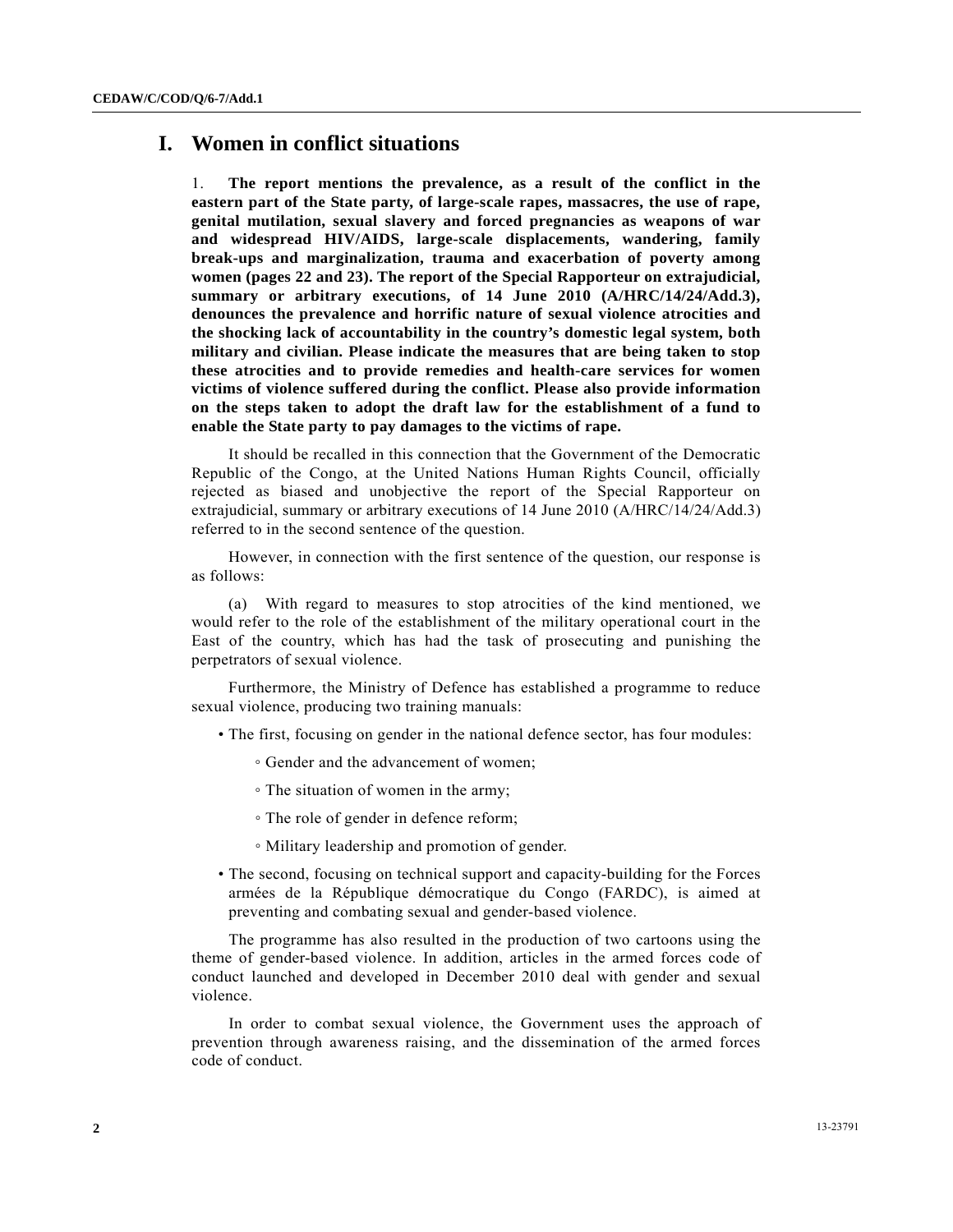In the second half of 2012, the Government, through the dedicated sexual violence team and partners, put in place a number of positive measures to provide holistic health care for rape victims.

 (b) With regard to compensation, the Government, as a first step, has increased the budget of the Ministry of Justice and Human Rights, to enable it to go at least some way towards meeting the needs connected with paying damages to victims of rape committed by State employees.

 The Government is discussing a draft law for the establishment of a public compensation fund for rape victims.

2. **On 16 November 2010, the Committee requested that the State party submit an exceptional report on alleged rape and other forms of sexual violence perpetrated against women in the context of the conflict, in line with article 18 (b) of the Convention. Pending the submission of the requested report without further delay, please provide up-to-date information on the subject matter.** 

 The security situation in North Kivu province has prevented both the usual degree of data gathering and verification of the allegations made in the letter of 16 November 2010.

3. **In 2008, the Special Rapporteur on violence against women noted that impunity for rape remained "massive" in the State party, especially for State security forces (A/HRC/7/6/Add.4). Please provide data on the number of persons prosecuted and punished for violence against women during the conflict. Please provide information on the measures taken to ensure the effective implementation of the 2009 programme for combating impunity (page 25 of the report of the State party) and indicate the measures taken to ensure women's access to justice and the indictment, prosecution and punishment of perpetrators of acts of violence committed during the conflict. Please also indicate the status of execution of the warrants for arrest of General Bosco Ntaganda, issued by the International Criminal Court, which considers that there are reasonable grounds to believe that he is responsible for committing war crimes and crimes against humanity, including rape and sexual slavery.** 

 The data on the number of persons prosecuted and punished for violence against women are summarized in the table below, covering the period from July 2007 to June 2012:

| Period                      | <b>Trend</b>                           |
|-----------------------------|----------------------------------------|
| 1 July 2007 to 30 June 2008 | 840 investigations<br>292 prosecutions |
| 1 July 2008 to 30 June 2009 | 249 prosecutions                       |
| 1 July 2009 to 30 June 2010 | 337 prosecutions                       |
| 1 July 2010 to 30 June 2011 | 355 prosecutions<br>200 convictions    |
| 1 July 2011 to 30 June 2012 | 224 prosecutions                       |

#### **Trends in prosecutions for serious crimes**

*Source:* 2012 MONUSCO Report/report on verdicts returned, backed by MONUSCO.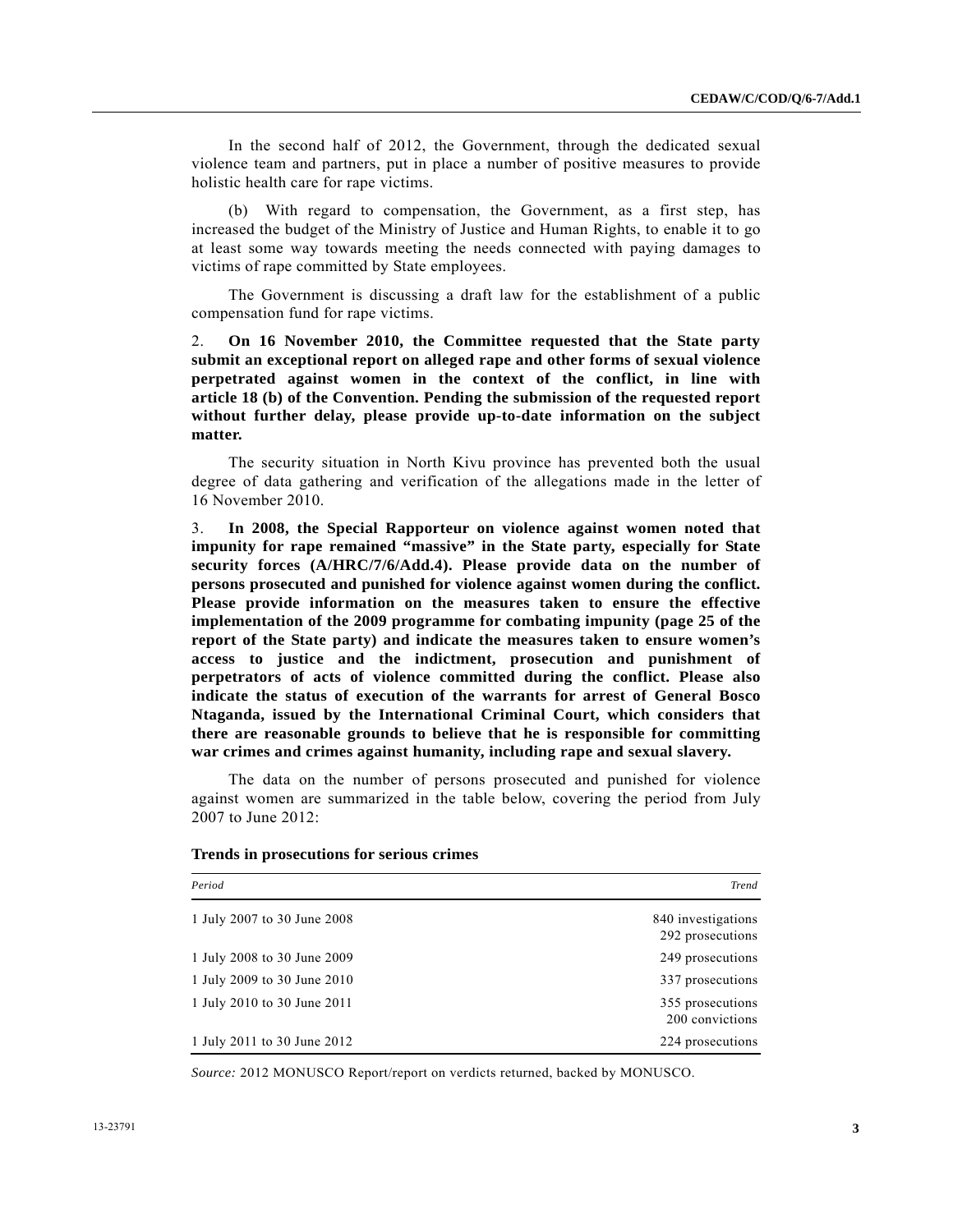(c) The measures taken to ensure the effective implementation of the 2009 programme for combating impunity include strict enforcement of Act No 06/018 of 20 July 2006 amending and supplementing the Decree of 30 January 1940 on the Criminal Code and Act No 06/019 of 20 July 2006 amending and supplementing the Decree of 6 August 1959 on the Code of Criminal Procedure, which target all acts constituting sexual violence.

 (d) Other measures include publicity, training and awareness-raising campaigns, containing specific modules and aimed at those involved in efforts against sexual violence.

 In connection with combating impunity, the Government has developed and implemented the National Strategy against gender-based violence (SNVBG) and a related action plan, with the five following components:

(i) Combating impunity in connection with sexual and gender-based violence;

(ii) Protection against and prevention of any risk of violence for civilians, particularly women, girls and children;

(iii) Support for extensive reform in the system of justice, the national police, the army, the security services and the civil service to take due account of gender as a cross-cutting, strategy issue;

(iv) Multi-sector assistance to victims and survivors of gender-based violence, including sexual violence;

(v) Collection, management and regular dissemination of all statistics and information on combating gender-based sexual violence, in order to reduce their scale substantially.

 (e) The matter of the status of execution of the warrants for arrest of General Bosco Ntaganda requires a number of points to be made:

- At the outset, it should be understood that it has never been the intention of the authorities of the Democratic Republic of the Congo to give complete impunity to Bosco Ntaganda. The fact that they immediately set in motion the legal mechanisms provided for in the agreement between the United Nations and the International Criminal Court regarding the situation in the Democratic Republic of the Congo after notification and receipt of the warrant for his arrest is proof of this.
- Bosco Ntaganda's subsequent entry into the Forces armées de la République démocratique du Congo (FARDC) as a result of the Goma Agreement did not prevent him from being tried, as the Accord specifically ruled out impunity from prosecution for war crimes or crimes against humanity.

The question facing the authorities of the Democratic Republic of the Congo was not whether Bosco Ntaganda should be arrested, but when was the best time to do so. In other words, the issue was more one of timing than of will.

 • The position of the authorities of the Democratic Republic of the Congo on the need to arrest Bosco Ntaganda is clearer now than ever, but the current situation, including renewed clashes in North Kivu, means that such an operation would require thorough planning, in the light of the security challenges involved.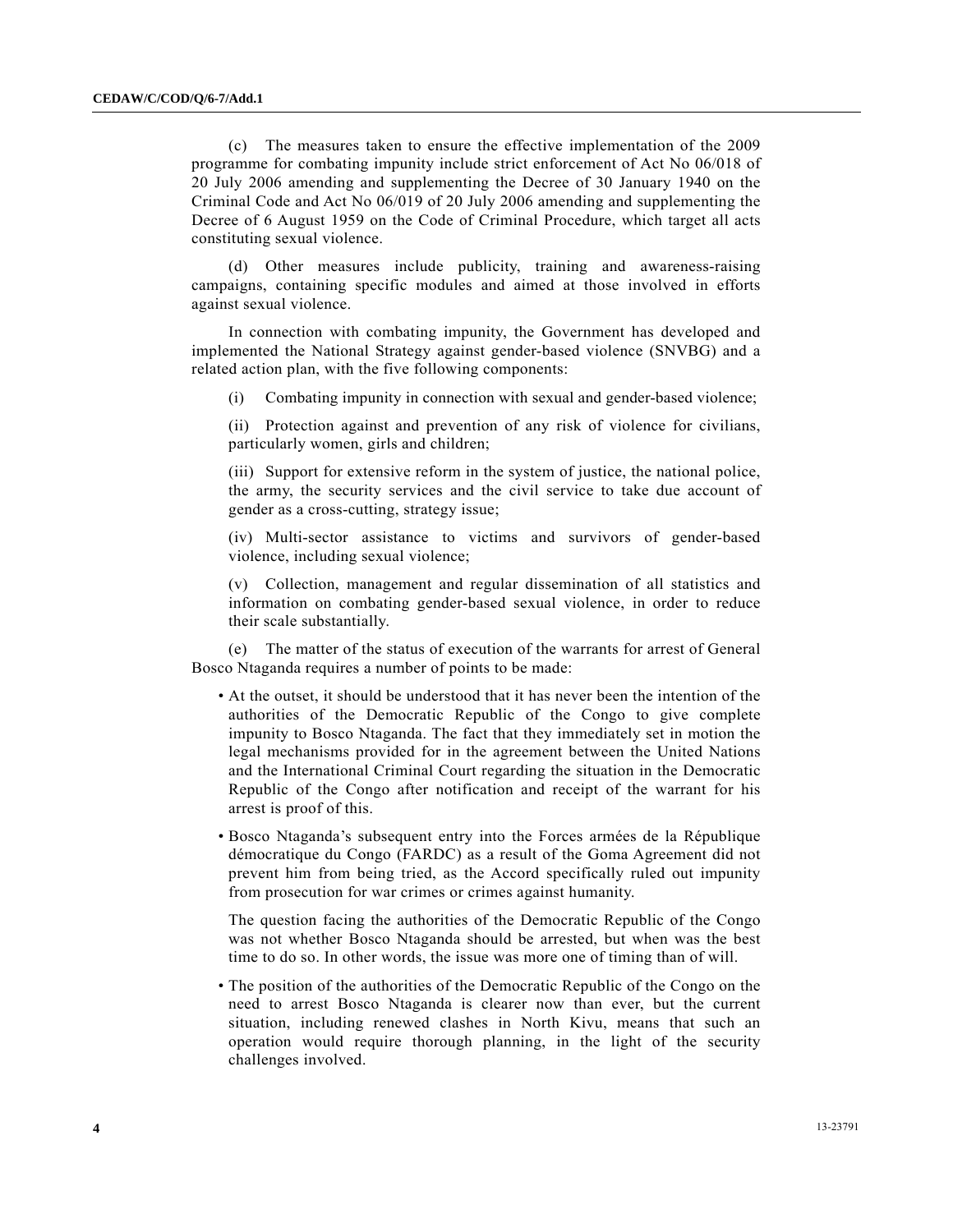In conclusion, the authorities of the Democratic Republic of the Congo reaffirm their will to continue cooperation with the International Criminal Court. The undertake to execute the Court's arrest warrant for Bosco Ntaganda at the appropriate time, without prejudice to any prosecution that national courts might institute against him in connection with the serious crimes committed by the Mouvement du 23 mars (M23).

4. **Seven of the thematic special procedure mandate holders recommended that the Government remove identified perpetrators of serious human rights violations from its ranks and echoed the call of the Security Council for the establishment of a screening mechanism whereby each officer would be vetted for his past human rights record, including for key official positions (A/HRC/10/59, para. 97). Please provide information on the implementation of this recommendation as regards perpetrators of serious violations of the human rights of women.** 

 Removal of the officers described in certain reports as perpetrators of violence during the conflict is a matter for the political authorities, following a conviction handed down in accordance with proper procedure.

 The Armed Forces also have in place a Ministry of National Defence programme to combat sexual violence, made up of modules which include training for the Forces armées de la République démocratique du Congo (FARDC). All forces personnel so trained must go through the vetting process of the United Nations Joint Human Rights Office, to ensure that they have not committed acts of sexual violence.

 Many of the military personnel completing this training are women (60 out of 250, or 24 per cent).

5. **In light of the previous concluding observations of the Committee (A/61/38), please provide information on women's participation in decisionmaking with respect to peacebuilding, in conformity with Security Council resolution 1325 (2000) on women and peace and security.** 

 The following action has been taken in connection with women's participation in decision-making with respect to peacebuilding:

 1. Beginning in 1999, the Democratic Republic of the Congo joined other conflict-affected States in adhering to the provisions of Security Council resolution 1325 (2000);

 2. On 10 July 1999, women from the Democratic Republic of the Congo attended the signing of the Lusaka Agreement, termed a "peace agreement", to give the inter-Congolese dialogue a chance of success;

 3. In 2001, women took part in the talks between the parties to the conflict, held in Gaborone, Botswana, with the aim of achieving the signature of a Republican Pact, as well as the final communiqué regarding a ceasefire;

 4. Women also organized good-offices approaches to the parties to the conflict in the region, leading up to the official start of the inter-Congolese dialogue, in which women played a major peacebuilding role under the leadership of Women as Partners for Peace in Africa (WOPPA);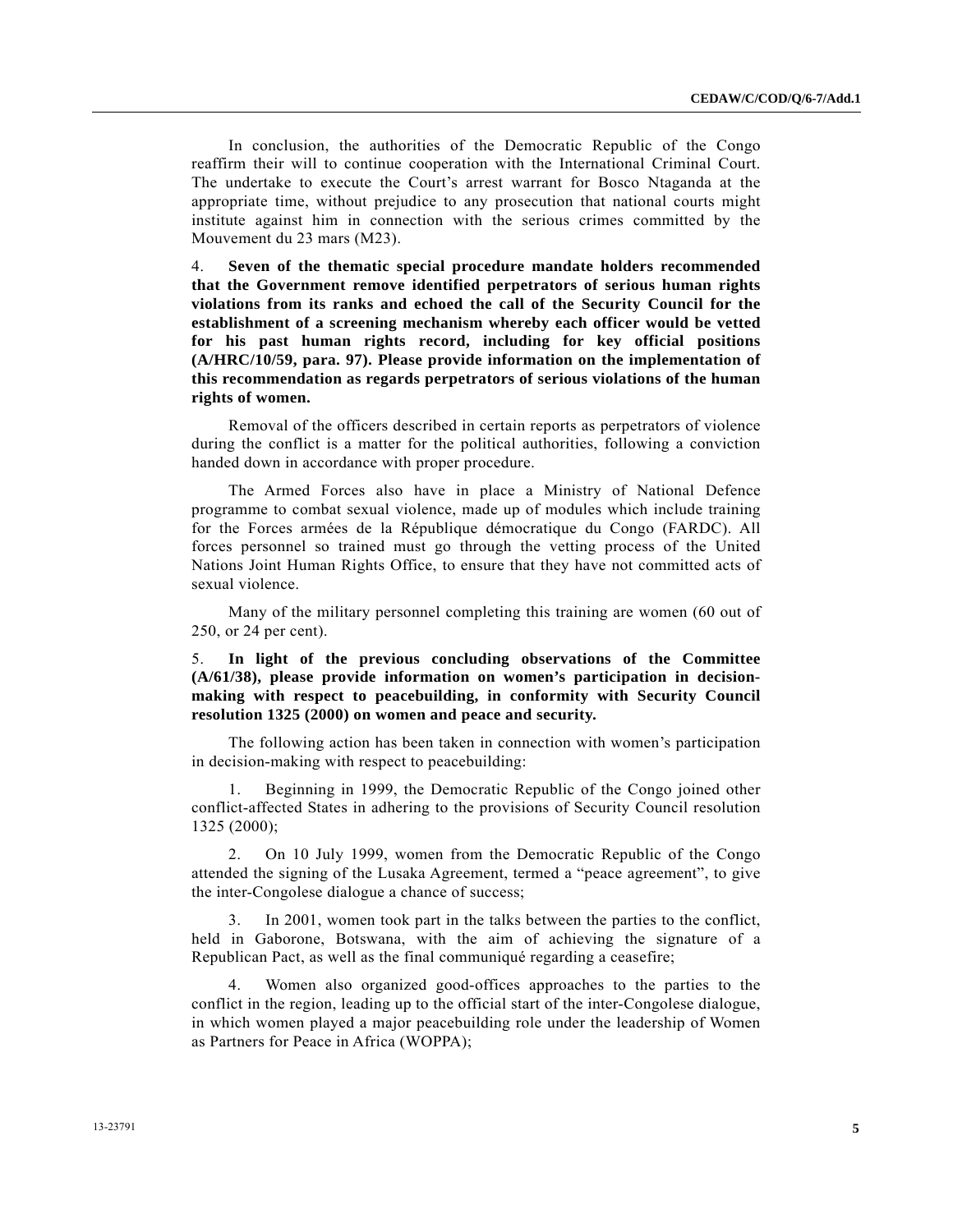This led to a national-level consultation of women to harmonize the terms of reference to be presented at the hearings, leading up to the Brussels inter-Congolese dialogue meeting;

 5. The Nairobi talks in 2002 provided a further opportunity for women to agree on terms of reference for participation in the negotiation of the Global and Inclusive Agreement on the Transition in the Democratic Republic of the Congo, signed in Sun City in December 2002; and another meeting of women was held in Addis Ababa under the auspices of WOPPA to discuss peace. A number of related workshops took place;

 6. In Kinshasa in 2005, the United Nations Development Fund for Women (UNIFEM) led an initial evaluation of the implementation of resolution 1325 (2000) by women;

 7. A second summit of Heads of State and Government of the International Conference on the Great Lakes Region (ICGLR) member States was held in Nairobi on 15 December 2006 for the signature of a Pact on Security, Stability and Development in the Great Lakes Region. The summit was attended by a number of women from the countries of the region, including the Democratic Republic of the Congo;

 8. In 2007, the process of launching a national action plan for the implementation of resolution 1325 (2000) was begun with the support of the United Nations Organization Stabilization Mission in the Democratic Republic of the Congo (MONUSCO) and under the coordination of the Ministry for Gender Issues, the Family and Children and the Ministry of the Interior;

 In that connection, an option was provided for integration of the gender dimension into all national peace and security initiatives;

 9. In 2008, the Pact on Security, Stability and Development in the Great Lakes Region was signed by member States of the region;

 10. The *Voix de la femme congolaise* (Sauti Ya Mama Mukongomani) and *Voix des mamans congolaises du Nord Kivu* women's networks organized campaigns aimed at General Nkundabatware;

 11. In 2009, the national action plan for the implementation of resolution 1325 (2000) was established and launched in the Democratic Republic of the Congo under the auspices of the Ministry for Gender Issues, the Family and Children;

 12. In 2010, the Regional Women's Forum for security, stability and development in the Great Lakes Region was launched in Kinshasa;

 13. Between 2011 and now, steps have been taken and mechanisms put in place as part of the implementation of resolution 1325 (2000), including a steering committee composed of Government, civil society and development partner representatives; and a Trust Fund to mobilize resources and involve women in political and peacebuilding negotiations, including the Kampala meeting seeking ways to halt the war in North Kivu in the Democratic Republic of the Congo;

 14. With regard to defence, women have been appointed to posts as gender adviser in the private office of the Minister of National Defence and gender focal point (the officer in question is a colonel) in the Armed Forces of the Democratic Republic of the Congo (FARDC);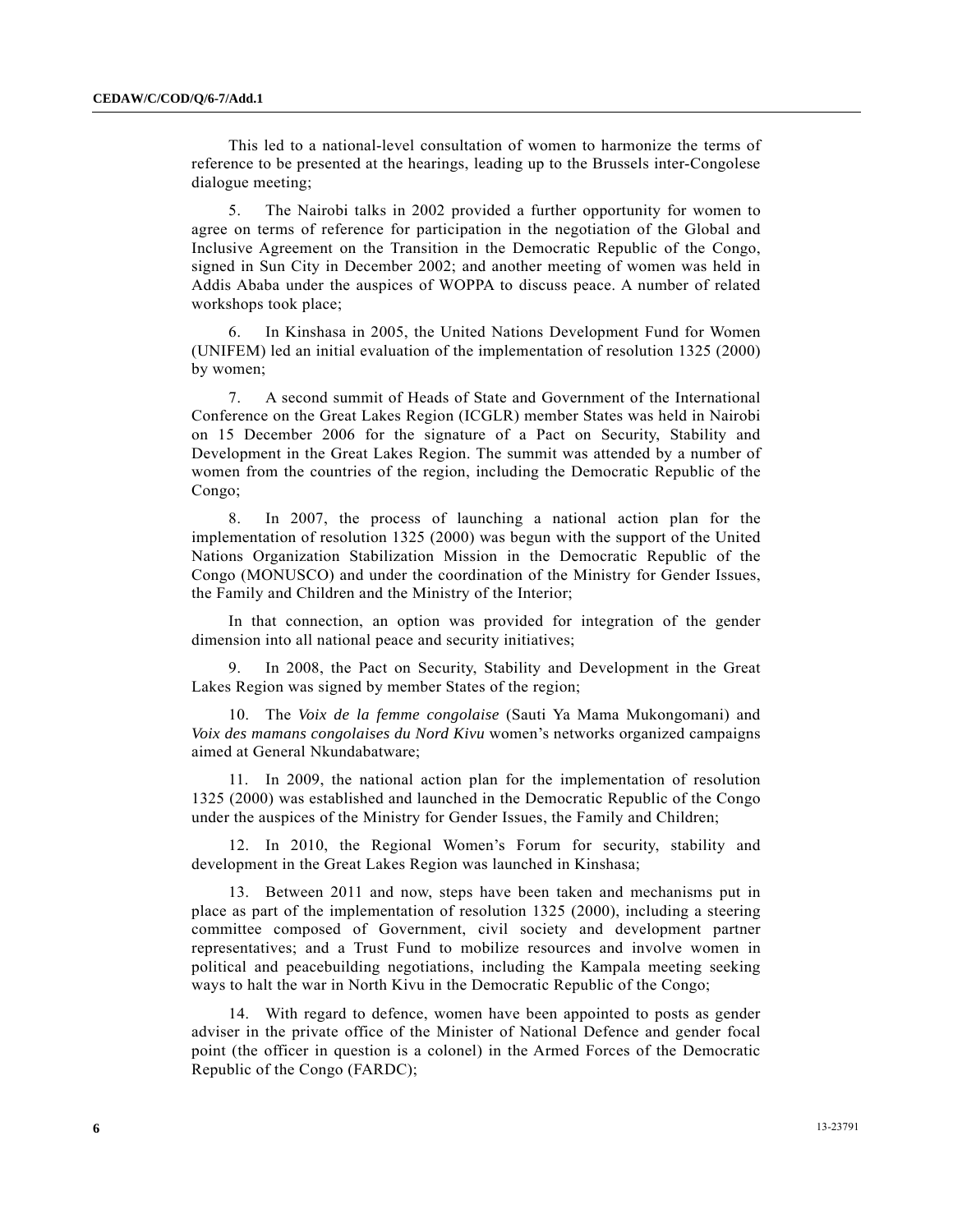15. Article 3 of Organic Law no. 11/012 of 11 August 2011 on the organization and operation of the Armed Forces incorporates the gender dimension.

## **II. Constitutional, legislative and institutional framework**

6. **Please provide detailed information on the content of the draft law on parity and indicate a time frame for its adoption. Please also provide information on the progress of the ongoing reform of the judicial system and the time frame for its finalization. Please indicate the impact of the measures taken to provide legal aid services, in particular for victims of sexual violence, and indicate the number of complaints submitted by women to the courts, the type of alleged violations and the outcome of those cases.** 

The law on parity:

 While articles 14 and 15 of the Constitution already deal with parity, a draft Organic Law on the matter has been adopted, though in different forms by each chamber of Parliament. It is currently with the joint Assembly/Senate committee with a view to harmonization into a uniform text before it is voted on and transmitted to the Head of State for promulgation.

Reform of the judicial system:

 Reform of the judicial system is well under way, and has the following specific aims:

- full transposition into the domestic legal order of the principles set out in the Constitution of the Third Republic, and implementation of those principles, by means of a restoration of the judicial system and the establishment of new courts;
- better access to justice for every person;
- building better staff capacities and performance in the judicial system;
- combating corruption and misconduct in public office.

 The Government has gradually attained these goals with the support of development partners and United Nations agencies.

 Accordingly, action has been taken in the fields of administration of justice and the corrections system. Examples include:

- Operationalizing courts and tribunals, backed by an overall audit of administrative staff in the judicial and corrections systems; support for the compilation and issuing of procedural manuals and human resources management tools; stronger inspection and monitoring mechanisms, establishment of a system of performance assessment and career management, support for the organization and conduct of disciplinary hearings for judges and support for the organization of sessions of the Supreme Council of the Judiciary.
- Construction and/or rehabilitation of court infrastructure, for example, partial rehabilitation of the Peace Tribunal at Uvira; security and finishing-related construction work at the Peace Tribunals in Masisi, Bunyakiri and Fizi; building of a military wing at Goma prison and completion of the military court buildings at Goma and Bukavu.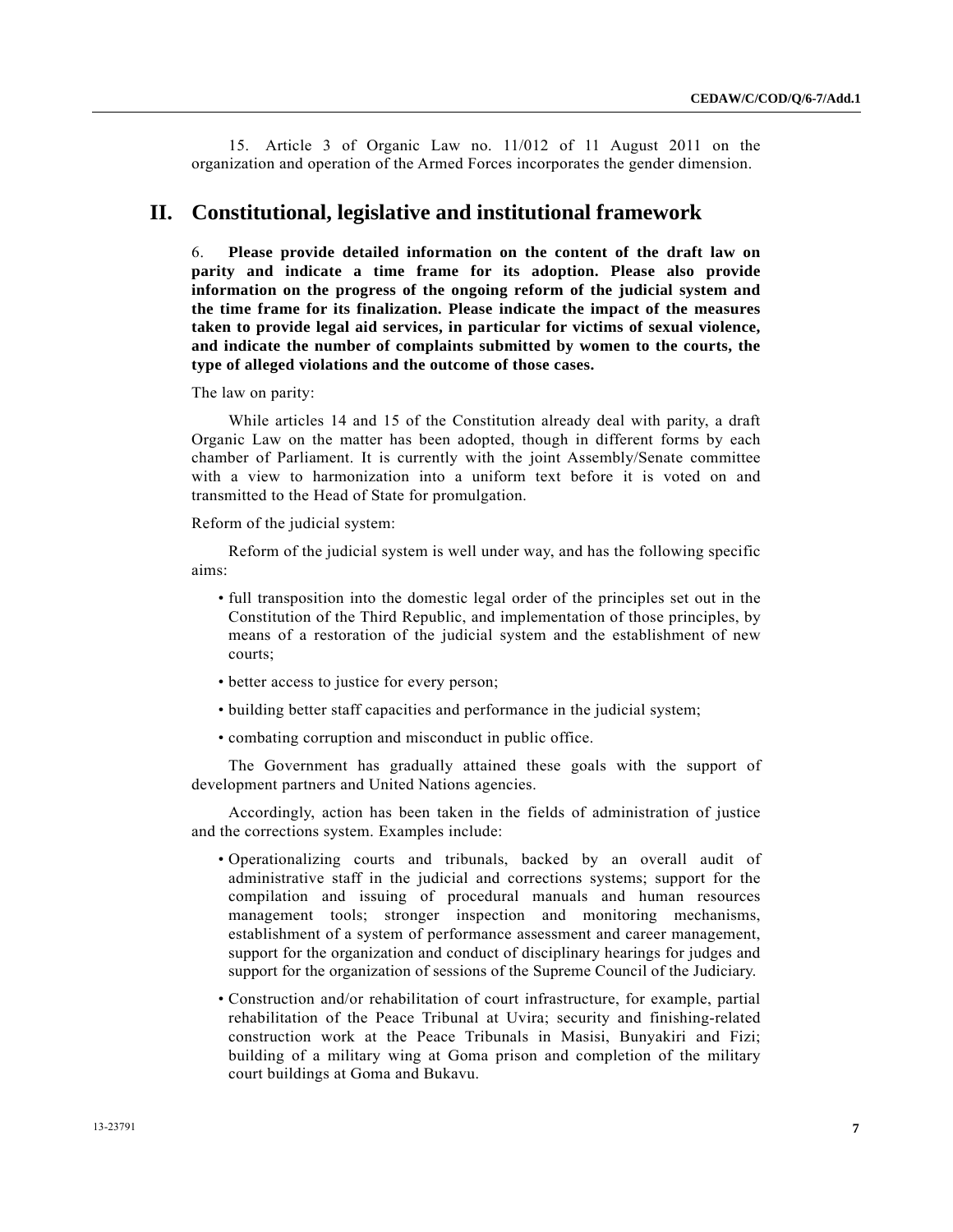## **III. National machinery for the advancement of women**

7. **Please provide information on the content and implementation of the national policy on gender issues and the national gender mainstreaming strategy in development policies and programmes. Please also provide information on the measures taken to strengthen the collaboration between the State party and civil society as regards the implementation of measures for the advancement of women. In 2009, the United Nations High Commissioner for Human Rights recommended enhancing the efficiency of, and increasing transparency over, the collection of State resources and prioritizing the allocation of these resources to further the realization of human rights. Please provide detailed and precise information on the measures taken in this regard and in particular concerning the allocation of State resources to the human rights of women. Please also provide data on the allocation of State resources and international funds for the human rights of women.** 

 With regard to the content and implementation of the national policy on gender equality and the national strategy to mainstream gender into development policies and programmes:

(a) Content:

 The National Policy on Gender Issues, adopted in July 2009, is built around four main themes:

- Equality and equity in the family;
- Equal participation in the household and market economies;
- Equality before the law and in everyday life;
- Gender impact considered in any activity involving multiple participants.

 The basis of the Policy is the need to change behaviour, mentality and degrading cultural traditions in order to ensure that equality before the law and enjoyment of equality and equal opportunities for women and girls are lasting and well rooted in public and private life, and above all in national custom.

 The strategic directions of the Policy stem from the National Strategy for gender-mainstreaming in the country's development policies, programmes and projects, endorsed by the Government in 2004. It too has four main themes:

- equitable promotion of women's and men's situation and social status in the family and the community;
- equitable promotion of women's and men's position in the household and market economies;
- equitable promotion and exercise of the rights and responsibilities of women and men, and improvement of women's access to and position in decisionmaking;
- improving the impact of measures to improve gender equality and equal access by women and men.

 Each of the main themes is directed at reducing the gender inequality identified in the gender-disparity situation analysis as constituting an obstacle to the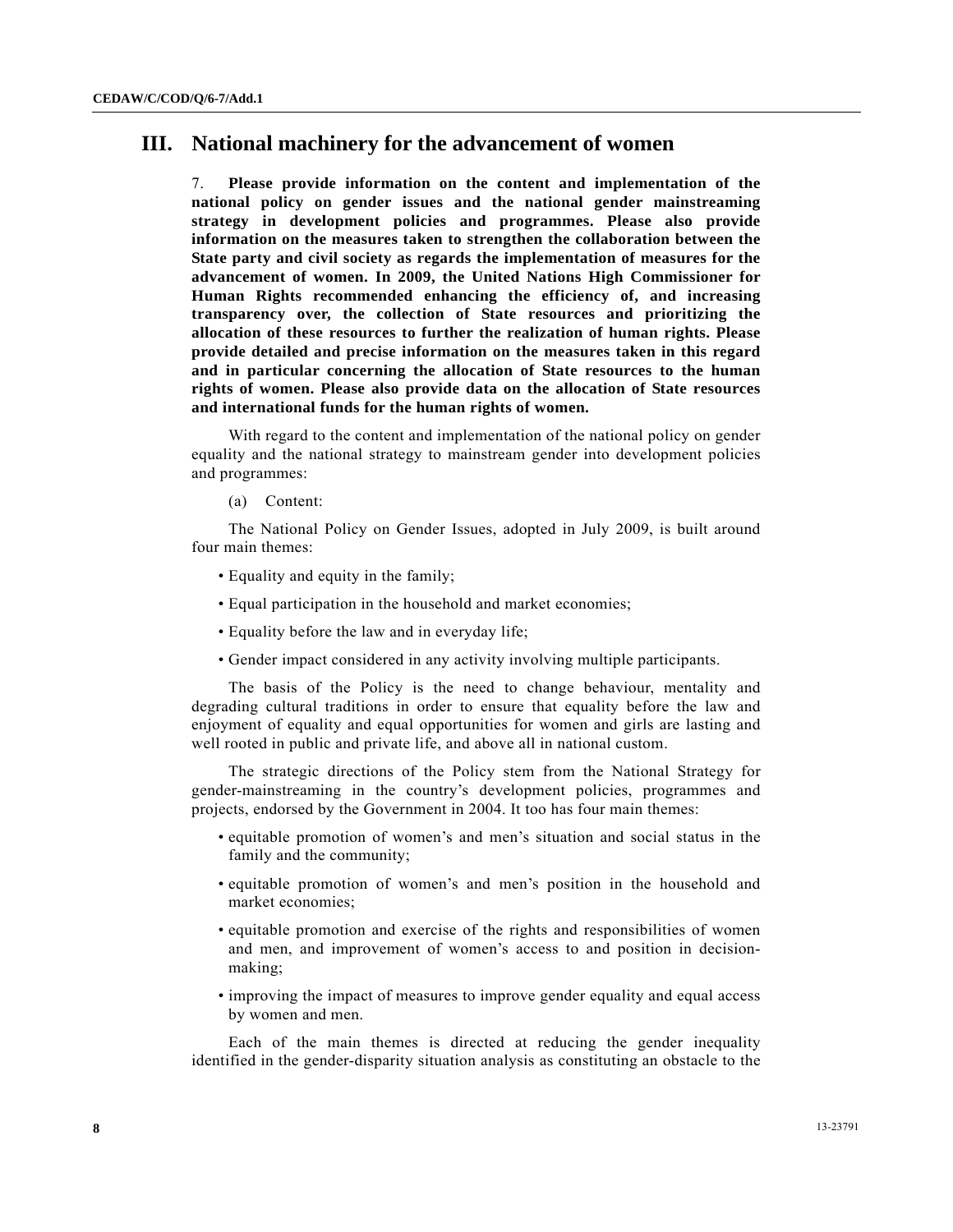exercise of gender equality and equal access for women and men to the resources and opportunities of the country's society.

 The National Policy on Gender Issues is a roadmap for the Government, civil society, the judiciary, the private sector, information and communication technology staff, universities and research centres and donors.

 Associated with the Policy is a National Action Plan for implementation, which serves as a practical guide for those involved at national, provincial and local levels, and takes its inspiration from sectoral action plans, in order to improve the impact of, and emphasize the link with, those plans.

 The National Policy on Gender Issues includes short- , medium- and long-term activities.

 It includes action aimed at preventing violence, criminalizing violations, providing for victim protection and social and economic integration and changing behaviour and mentality. It emphasizes steps to improve family well-being, targets an audience of men and boys, proposes simple tools and provides for regular followup and organized verification.

- (b) Implementation:
- Established policy in the Democratic Republic of the Congo for the protection and advancement of women, girls and girl children:
- Articles 13, 14 and 15 of the 2006 Constitution and the Gender Parity Bill;
- Promulgation of the 2009 Protection of Children Act;
- Establishment of the National Policy on Gender Issues, 2009;
- Launch of an awareness-raising campaign entitled "I Denounce", adopted by the countries of the Great Lakes region as "I Denounce and Say No" (2008-2009);
- Establishment of the National Fund for the promotion of women and the protection of children (FONAFEN);
- Establishment of local women's councils;
- Establishment in 2009 of the National Agency for eliminating violence against women and adolescent and very young girls (AVIFEM);
- Formulation and implementation of the National Strategy against gender-based violence (SNVBG), placing a priority on combating sexual violence (2009- 2010);
- Establishment of the national steering committee for the implementation of Security Council resolution 1325 (2000) and formulation of an action plan also covering Security Council resolution 1820 (2008) (2008-2010);
- Establishment of women's centres as sources of advice, assistance and support (finished in North Kivu and Equateur; under construction in Maniéma and Kinshasa) (2008-2010);
- The National Strategy on maternal and child mortality;
- Putting into operation the Great Lakes Regional Research and Documentation Centre for women, gender and peacebuilding (2008-2010);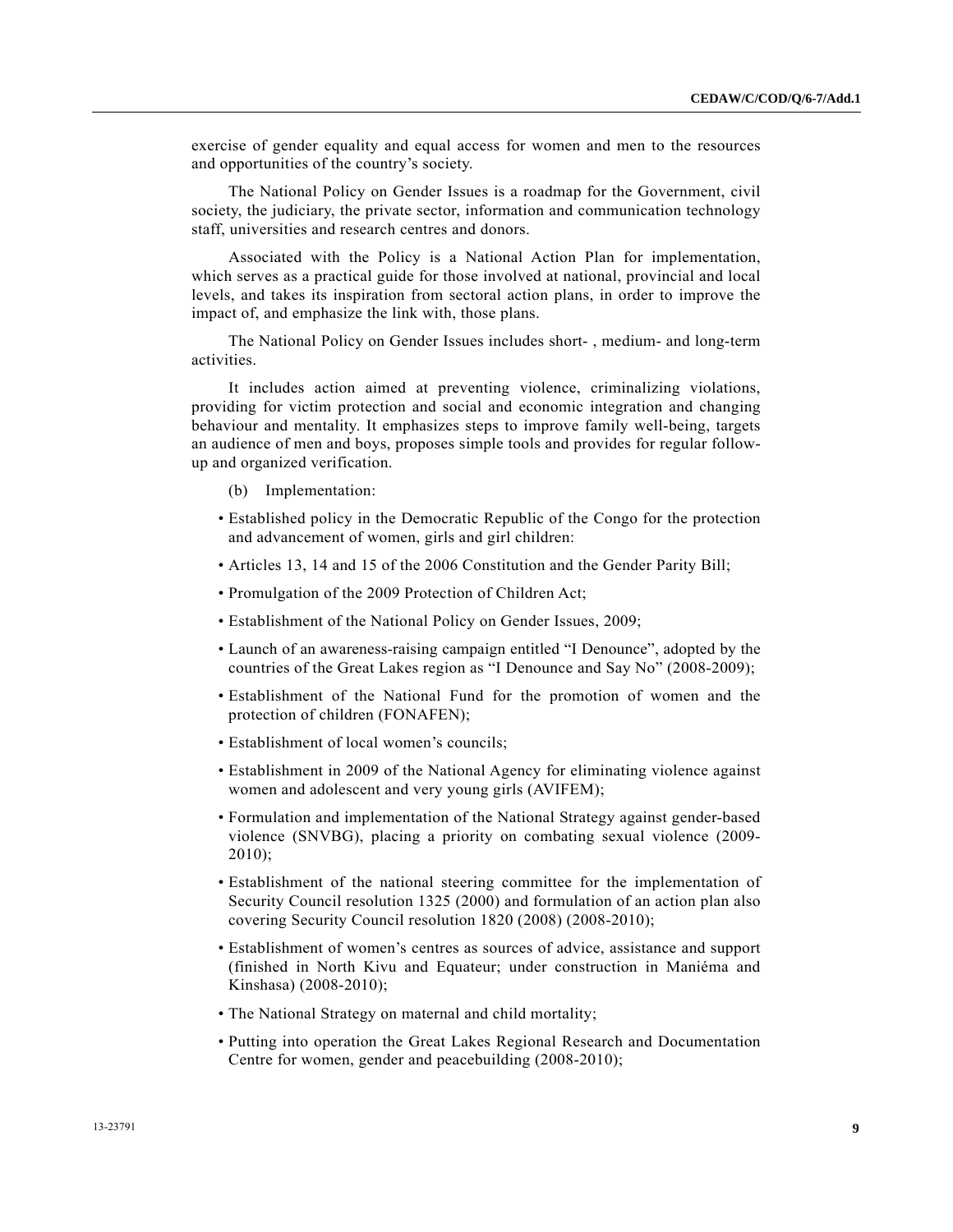- Establishment of the National Task Force to Combat HIV/AIDS;
- Repositioning of family planning (2009-2010).

 With regard to measures taken to strengthen collaboration between the Government and civil society, a strategic role in mainstreaming gender in national development policies and programmes is played by private enterprises, whether owned by individuals or groups, and also local initiatives and civil society organizations, especially women's organizations. The reasons are their "critical mass" effect, their role as observers and their potential as a source of good practice, both individually and as a group.

 All of these measures reflect the desirable and expected degree of citizen's involvement and activism in promoting and raising awareness of gender mainstreaming in development policies and programmes.

 Civil society also has a fundamental role in gathering data on sexual violence to be relayed to the central authorities via provincial bodies.

- By Prime Ministerial Decree No. 09/37 of 10 October 2009, the Government of the Democratic Republic of the Congo established a public institution called the National Fund for the promotion of women and the protection of children (FONAFEN). Its primary missions are:
- To harness resources at the national and international levels;
- To manage these resources so that they benefit programmes, projects and activities related to the promotion of women and the protection of children;
- To provide strategy, technical and policy advice for development partners working for the advancement of women and the protection of children;
- To help organizations working for the advancement of women and the protection of children to gather resources.

# **IV. Stereotypes and harmful practices**

8. **Please indicate concrete measures taken and envisaged to change social and cultural patterns and eliminate gender-based stereotypes, harmful practices and discrimination between girls and boys in the family (page 22 of the report of the State party). Please indicate whether the State party envisages developing a comprehensive plan to eliminate entrenched gender stereotypes and harmful practices.** 

 • The concrete measures taken and envisaged to change social and cultural patterns and eliminate gender-based stereotypes, harmful practices and discrimination between girls and boys in the family include the following: enshrining as constitutional principles the prohibition of discrimination against women and parity and equitable representation of women within provincial, national and local institutions (the preamble to the Constitution reaffirms the commitment of the Democratic Republic of the Congo to women's rights and the goal of parity and balanced gender representation within the institutions of the country).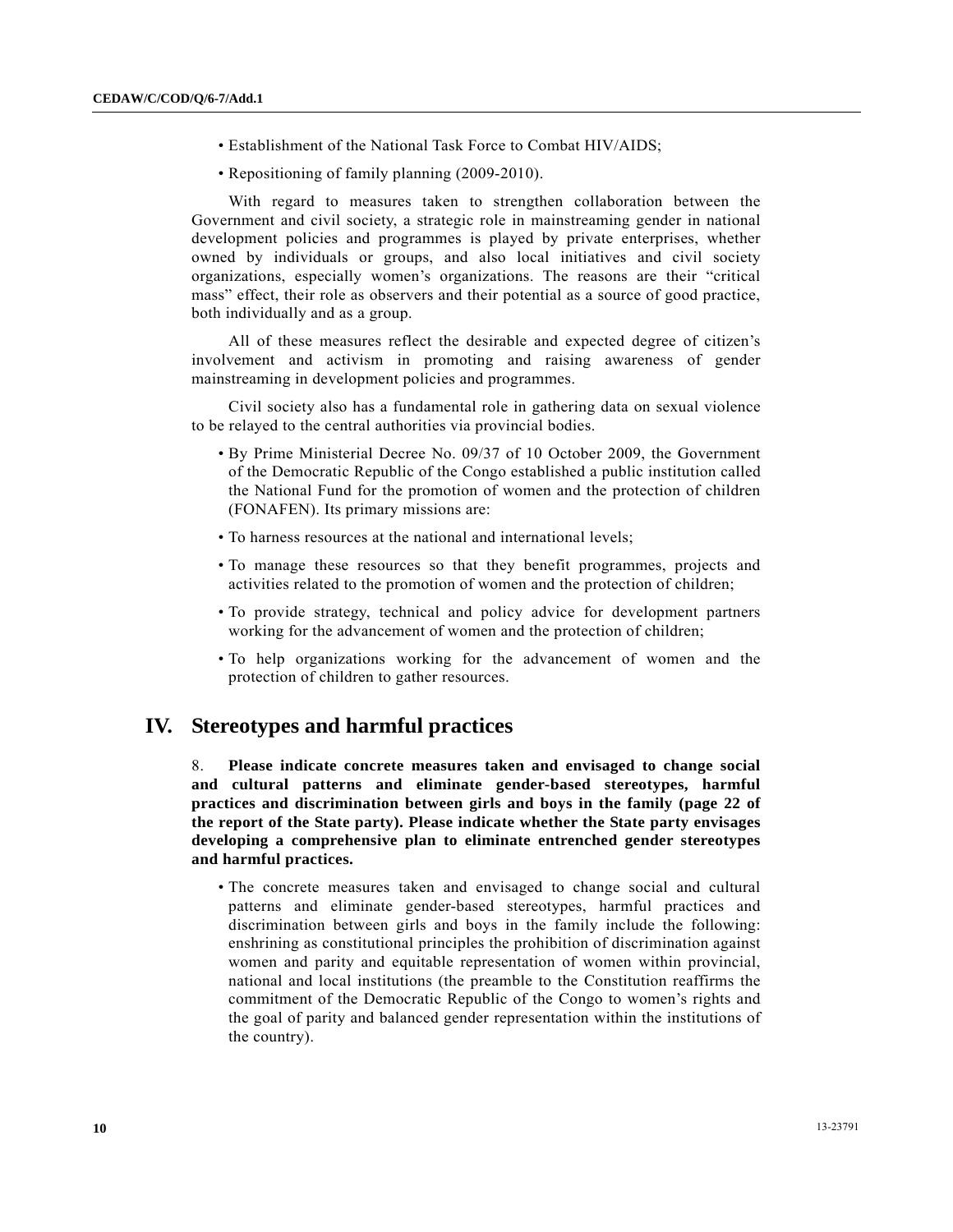The relevant passage reads as follows: "Reaffirming our adherence and attachment to the Universal Declaration of Human Rights, the African Charter on Human and Peoples' Rights, the United Nations Conventions on the Rights of the Child and on the Elimination of All Forms of Discrimination against Women, particularly to the goal of equal representation of men and women in the institutions of the country, as well as to the international instruments on the protection and promotion of human rights."

 Article 13 of the Constitution is also relevant. It prohibits all discriminatory measures in the areas of education, access to public functions and all other areas, while article 14 calls upon the Government to ensure the elimination of all forms of discrimination against women in the political, economic, social and cultural spheres, take all appropriate measures in order to ensure women's comprehensive advancement and their full participation in the nation's development, combat all forms of violence against women in public and private life, provide equitable representation in national, provincial and local institutions and guarantee parity between men and women in said institutions.

 Also relevant are the Act on sexual violence and the organic laws on political parties and the financing thereof, which prohibit ethnic, religious, sexual and linguistic discrimination in the establishment, organization and operation of political parties. With regard to the composition of the National Independent Electoral Commission (CENI), the organic law on the operation of that institution states in its article 10 that members will be appointed in such a way as to be representative of the country's population, including from the standpoint of gender. Moreover, the Act on gender equality, currently being prepared, and the Framework Act on Education, are also relevant here. In accordance with the instruments that the Democratic Republic of the Congo has ratified, the Framework Act on Education admits no discrimination against women with regard to access to basic, primary, secondary, higher or university education. Access to educational institutions at all levels, to courses and programmes of study, as well as to scholarships, is guaranteed to all without gender discrimination.

 • The Democratic Republic of the Congo has a National Policy on Gender Issues (PNG), a National Strategy against gender-based violence (SNVBG) and a National Strategy on maternal and child mortality (SNGFE).

 There are national radio and television broadcasts about combating violence against women and girls. The *Journaliste de l'enfant* network produces, hosts and broadcasts radio and television shows and columns in newspapers and other print media on equality and women's and children's rights.

### **V. Violence against women**

9. **The report mentions the prevalence, also in non-conflict areas, of sexual violence such as rape, including rape of minors and very young children in mining zones and at school, incest, sexual harassment, forced prostitution, juvenile prostitution and genital mutilation (page 22). In addition, information before the Committee indicates the prevalence of domestic violence. Please indicate the measures taken and envisaged to address these alarming issues and provide detailed information on the measures taken to: (a) effectively implement the 2009 national strategy to combat gender-based violence and its**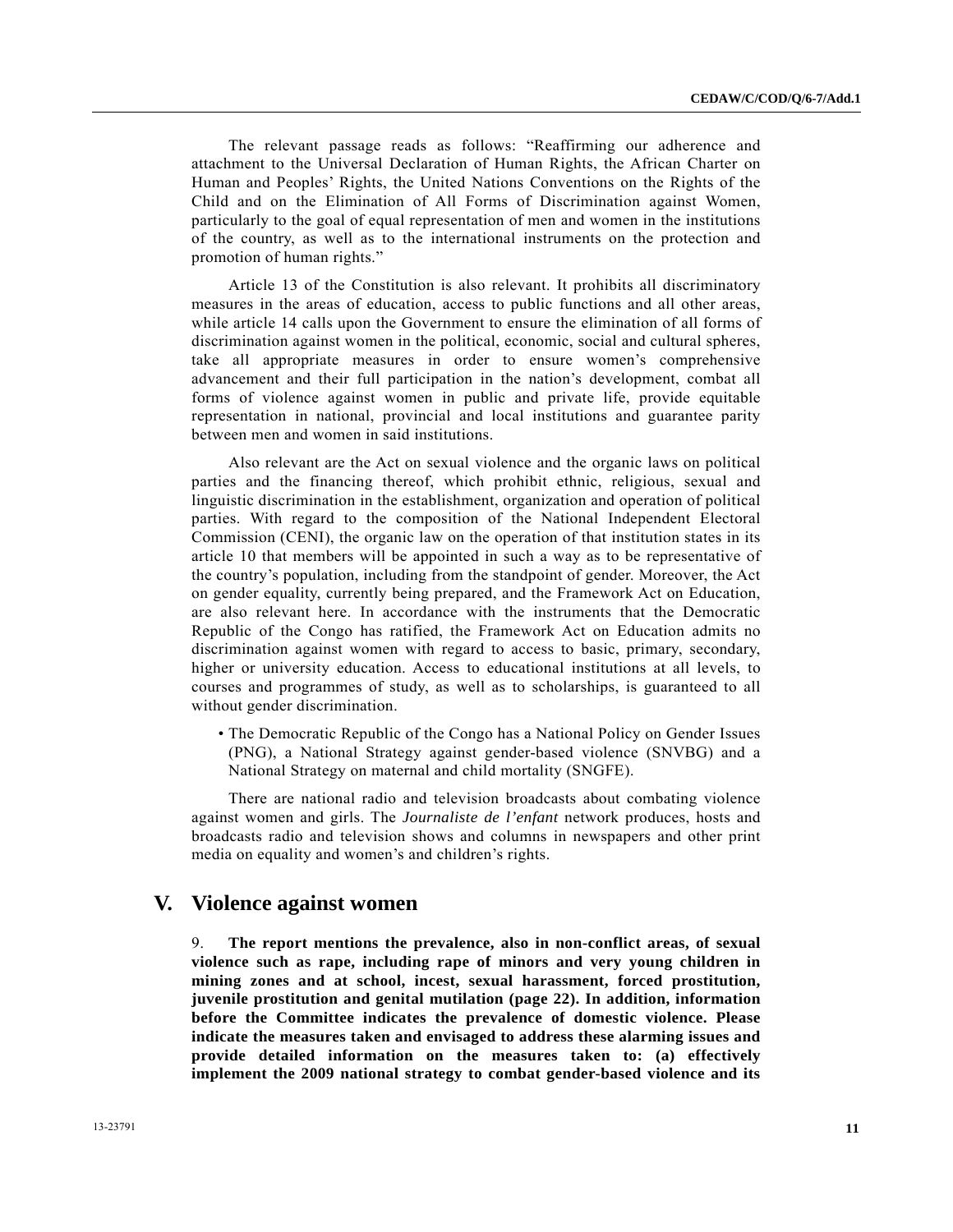**action plan, as well as the zero tolerance policy, and (b) combat the existing culture of impunity. Please also indicate the steps taken to adopt a comprehensive law on all forms of violence against women, as recommended by the Committee in its previous concluding observations (A/61/38, para. 339).** 

 Among the most important measures taken and envisaged by the Government to address these problems, which have been described as "alarming", are the following:

- Act No. 06/018 of 20 July 2006 amending and supplementing the Decree of 30 January 1940 on the Criminal Code;
- Act No. 06/019 of 20 July 2006 amending and supplementing the Decree of 6 August 1959 on the Code of Criminal Procedure;
- Act No. 09/001 of 10 January 2009 on the protection of children;
- The Criminal Code, book II;
- Two workshops hosted by the National Ministry of Defence involved several institutions (public, private and partner organizations). The purpose of the first workshop was to harmonize training modules on addressing sexual violence, and the second examined practical outcomes.

 In August 2012, the Minister of National Defence officially endorsed this programme.

 This programme is now being incorporated into all training for the Forces armées de la République démocratique du Congo, including in schools and military academies.

## **VI. Trafficking and exploitation of prostitution**

10. **In its report, the State party indicated that trafficking in women is not a widespread phenomenon in the country (page 11). Please indicate whether the State party envisages carrying out a study to investigate the scope, extent and causes of human trafficking and forced prostitution, particularly of women and girls, including through the collection and analysis of data on trafficking and exploitation of women in prostitution. Please also indicate the measures adopted or envisaged to prevent and punish trafficking and exploitation of prostitution, in line with article 6 of the Convention. Please indicate whether the State party envisages enacting a law and developing a comprehensive national strategy to address trafficking in women and girls and exploitation of prostitution. Please further indicate the measures taken to provide educational and economic alternatives to prostitution and introduce exit programmes, as well as rehabilitation and reintegration measures for women exploited in prostitution.** 

 • The Democratic Republic of the Congo intends to carry out a comprehensive study on the important issue of trafficking in women and exploitation of prostitution. However, work in that area is at a standstill owing to the recurring armed conflicts taking place along the national borders. The study will require substantial financial and material resources.

The following measures have been adopted,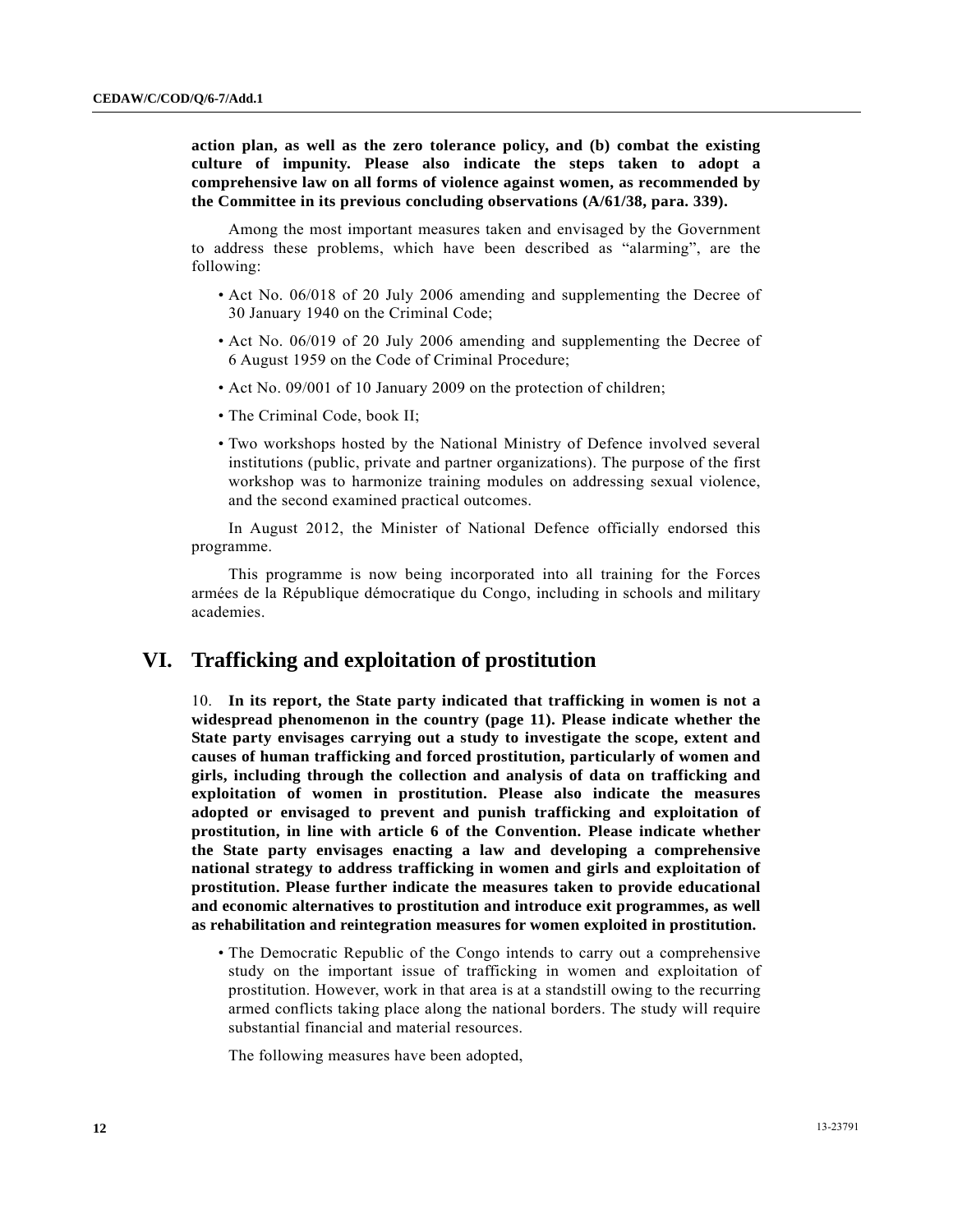- Act 09/001 of 10 January 2009, article 162 of which provides for the protection of children;
- Articles 167 to 174 of Act 06/018 of 20 July 2006 amending and supplementing the Decree of 30 January 1940 on the Criminal Code;
- The National social protection strategy for vulnerable groups in the Democratic Republic of the Congo of March 2008;
- The National plan of action for orphans and vulnerable children;
- The National implementation plan for the national social protection strategy for vulnerable groups of March 2008;
- The study to be carried out in the country on the scope, extent and causes of human trafficking and forced prostitution will determine how the Government proceeds with regard to the adoption of a law and development of a comprehensive strategy to address trafficking in women and girls and exploitation of prostitution;
- The Government has enacted the following measures to provide educational and economic alternatives to prostitution:
	- A strategic plan to support and promote self-sufficiency among child mothers;
	- A National social protection strategy for vulnerable groups in the Democratic Republic of the Congo;
	- A five-year implementation plan for the National social protection strategy for vulnerable groups;
	- A National plan of action for orphans and vulnerable children living in the Democratic Republic of the Congo.

# **VII. Participation in decision-making and representation at the international level**

11. **The report refers to Act No. 08/005 of 10 June 2008 requesting that political parties consider gender equality in establishing electoral lists (page 8). Please provide information on the actions envisaged to achieve equal representation of women and men in all areas of political and public life, in particular in decision-making positions in the Government at the central, provincial and local levels, in the legislature, the judiciary, decentralized regional bodies and in the civil service at national, provincial and local levels, including through the adoption of temporary special measures in accordance with article 4, paragraph 1, of the Convention and the Committee's general recommendation No. 25 (2004), and as recommended in paragraph 355 of the previous concluding observations of the Committee.** 

 Among actions envisaged to achieve equal representation of women and men in all areas of political and public life, the Government has submitted for adoption by Parliament a draft law on various approaches to realizing women's rights and equality, which is currently under consideration by the Joint Assembly/Senate committee.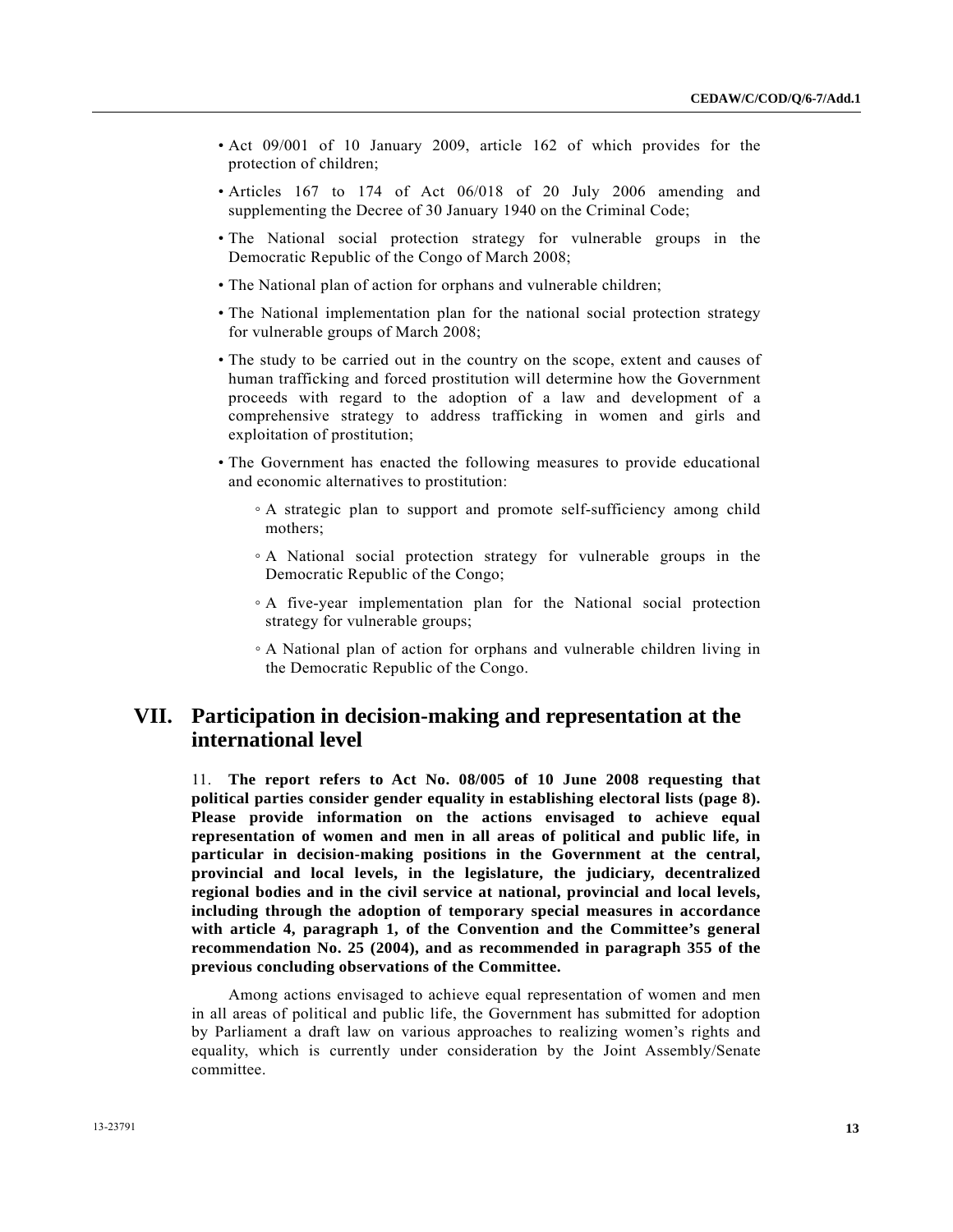|    | and women in the political sphere (representation in the public sector and civil<br>society as at 2011) is as follows: |                        |                    |                      |  |  |
|----|------------------------------------------------------------------------------------------------------------------------|------------------------|--------------------|----------------------|--|--|
|    | No. Subcomponent and indicators                                                                                        | Women<br>$\frac{0}{0}$ | <b>Men</b><br>$\%$ | Parity<br>index $(%$ |  |  |
|    | Member of Parliament                                                                                                   | 42                     | 458                | 0.09                 |  |  |
|    | Senate                                                                                                                 | 5                      | 103                | 0.05                 |  |  |
| 2. | Minister                                                                                                               | 5                      | 40                 | 0.13                 |  |  |
| 3. | Leadership positions in the civil service and public institutions                                                      | 16                     | 132                | 0.12                 |  |  |
| 4. | Employment in the security forces (military);                                                                          | 3                      | 97                 | 0.03                 |  |  |
|    | Employment in the security forces (police)                                                                             | 6                      | 94                 | 0.06                 |  |  |
| 5. | Judges and prosecutors                                                                                                 | 25                     | 75                 | 0.33                 |  |  |
| 6. | Leadership positions in political parties (women founders of parties)                                                  | 8                      | 384                | 0.02                 |  |  |
|    | <b>Total</b>                                                                                                           |                        |                    | 0.12                 |  |  |

 However, with promulgation of this law still pending, the proportion of men and women in the political sphere (representation in the public sector and civil

*Source*: Millennium Development Goals Report (2010).

#### 12. **Please provide information on the content, implementation and impact of the national strategy for the participation of women in democratic governance.**

 The issuance since December 2009 of a Government strategy document on women's political participation in democratic governance has met the following strategic objectives:

- Supporting the vote for and adoption of the Act on implementation of gender equality and advocacy for a method of appointment to decision-making posts that takes account of gender balance and female representation;
- Promoting gender mainstreaming in the Electoral Act and the Act on the organization and operations of the National Independent Electoral Commission, as well as in the procedures and capacity-building for electoral agencies and individuals overseeing elections;
- Strengthening the ability of political parties and their senior officials to mainstream gender into their political programmes, electoral lists and campaign activities;
- Supporting women and their organizations at all electoral levels;
- Building the capacity of civil society organizations responsible for electoral gender awareness-raising for education in civics and electoral affairs;
- Strengthening the gender capacity of journalists, the media and community and opinion leaders in civic and electoral activities and;
- Storing, documenting and disseminating good gender practices in civic and electoral activities, in order to encourage women to participate actively in governance at all levels.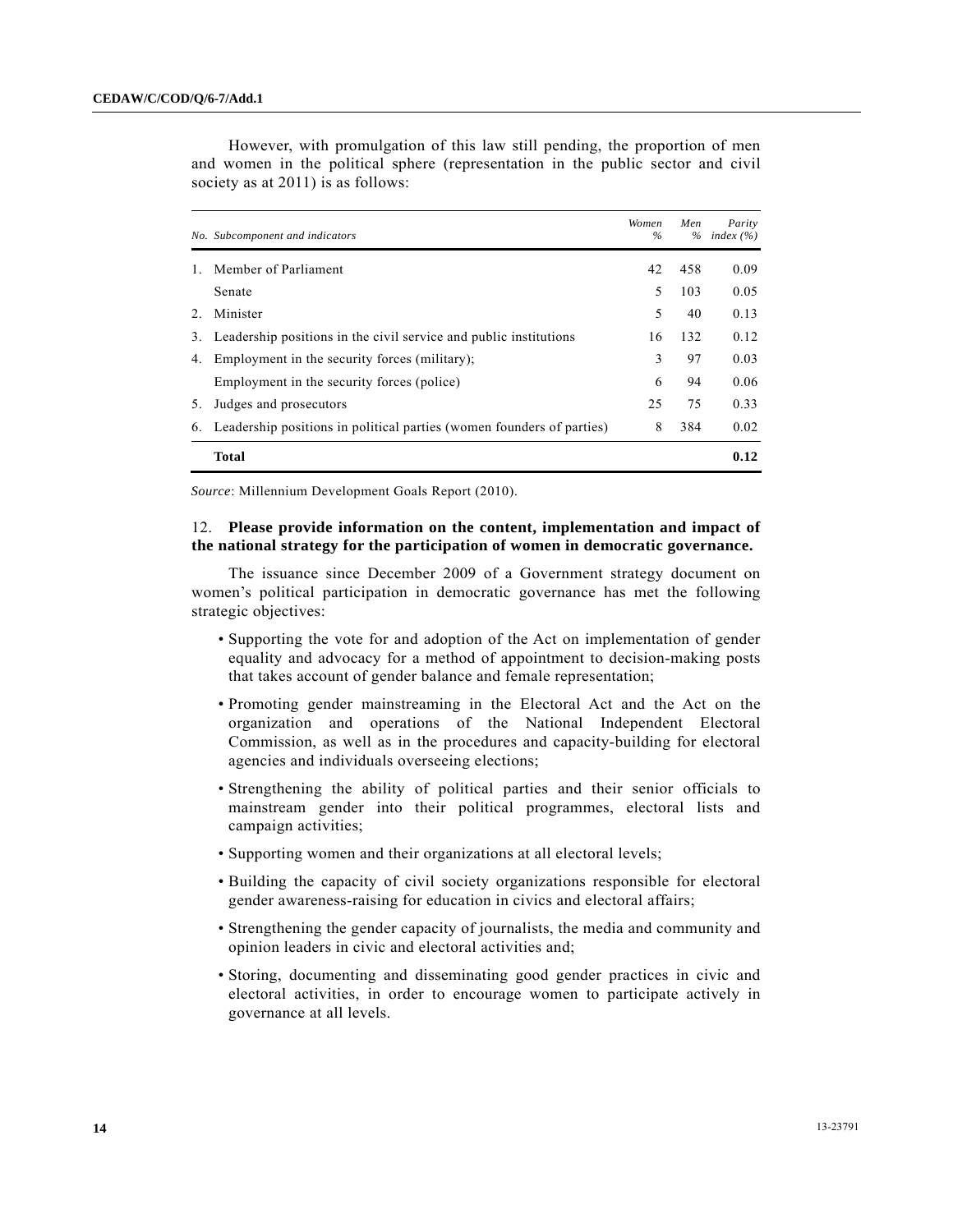## **VIII. Nationality and citizenship**

13. **According to information received by the Committee, the rate of childbirth registration is very low in the State party. Please indicate the legislative and practical steps taken or envisaged to ensure that all children are registered. Please provide detailed information on the legal provisions regulating the right for women to retain their nationality when they marry a foreign man.** 

 Specific measures taken to register all children in the Democratic Republic of the Congo include the National plan of action for registration of births with the civil registry, drafted and adopted in October 2008 by a panel of delegates from various ministries and civil society stakeholder organizations, and now being revised. The implementation of this plan and of the National strategy to revitalize the services of the civil registry throughout the entire country is significantly increasing the number of births being registered. Steps taken to simplify the registration of births with the civil registry include the following:

- Registration with the civil registry is free of charge for children aged one to three months;
- The Ministry of the Interior hosted an awareness campaign in Kinshasa on the importance of registering children with the civil registry, subsequently repeated in all provinces in 2008;
- Branch offices where children can be registered with the civil registry have been opened in the country's regions;
- Interior Ministry officials have been deployed to maternity hospitals and health centres for the purpose of implementing the provisions on registration of children with the civil registry.

 With regard to the legal provisions governing women's right to retain their nationality in case of marriage to a foreign national: the reformed Act on nationality of 2004 now recognizes that women, like men, have the right to transmit their nationality by filiation. Article 7, paragraph 1 states that "A child with one Congolese parent, whether the father or the mother, is Congolese by birth".

 Moreover, article 18 of the same Act states that "marriage does not, by operation of law, have any effect on Congolese nationality", meaning that marriage to a foreign national no longer results in a woman losing her nationality.

 Article 19 of the Act states, "A foreign national or stateless person marrying a Congolese national may, following a waiting period of seven years from the date of the marriage, acquire Congolese nationality, by a decree deliberated in the Council of Ministers at the proposal of the Ministry of Justice and the Keeper of the Seals, provided that as of the date of submission of the request, the spouses continue to cohabit and that the Congolese spouse has maintained his or her nationality".

 Clearly then, under the provisions of this article, a woman may confer her nationality upon her spouse.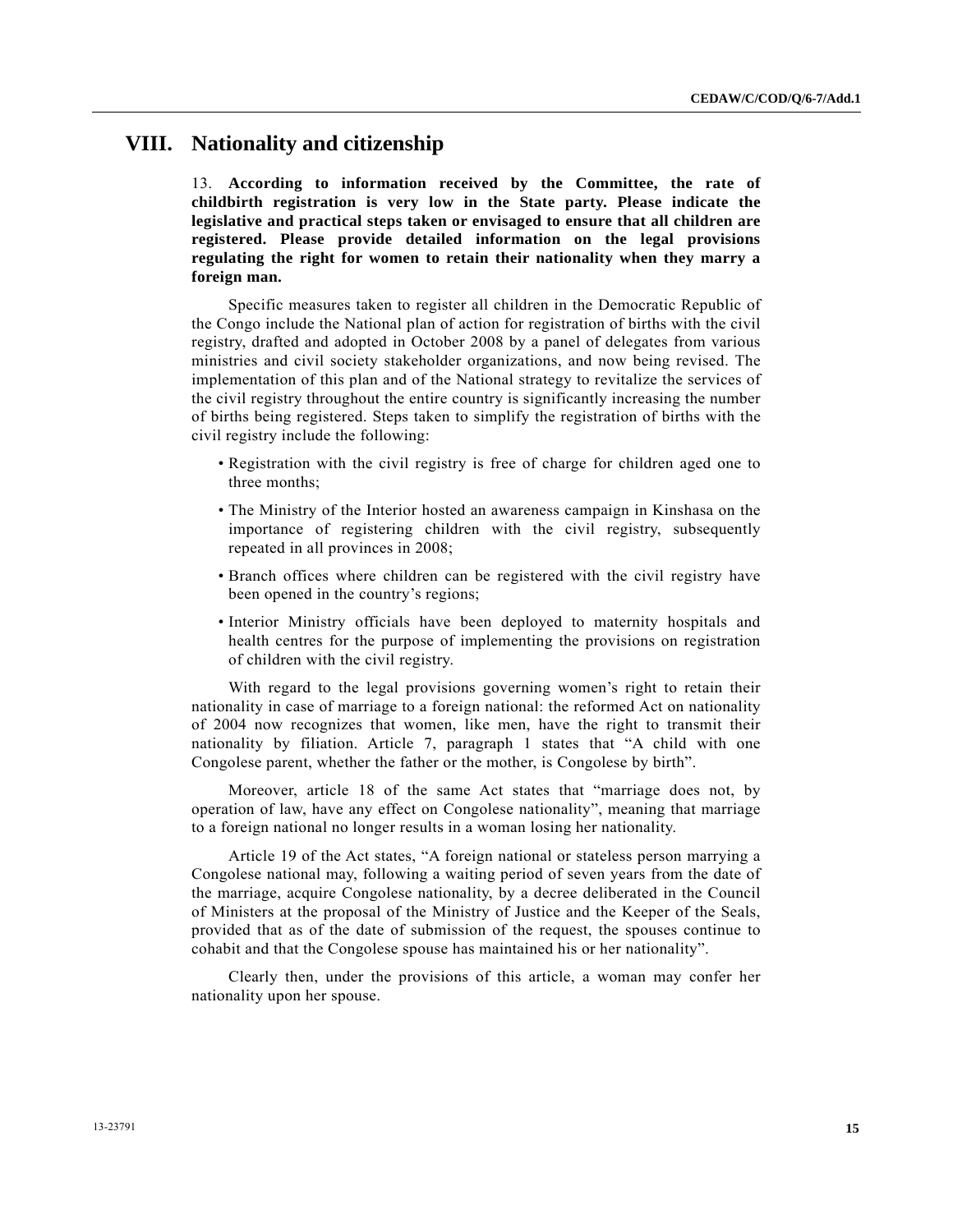# **IX. Education**

14. **Please indicate the measures taken to: (a) allocate adequate infrastructure and funding to education; (b) address the high level of female illiteracy; (c) increase the enrolment rate of girls in primary, secondary, vocational and higher education; (d) reduce the school drop-out rate among girls, including for reasons such as pregnancy and early and forced marriage; and (e) overcome the economic and cultural obstacles to women's and girls' access to education. As recommended in the previous concluding observations of the Committee (para. 359), please indicate the legislative provisions and policy measures adopted to implement articles 43 and 44 of the Constitution, providing for free and mandatory primary education and the eradication of illiteracy, and provide information on whether the State party has monitored the impact of the 2011 campaign for enrolment of children and has taken corrective measures. Please also indicate the steps taken to curb violence and sexual harassment of girls in schools and to eliminate stereotypical attitudes about the roles and responsibilities of women and men in textbooks, curricula and teacher training.** 

 Government measures to allocate adequate infrastructure and funding to education include an increase in budget funds for education at both the national and provincial levels in order to address the high level of female illiteracy; increase the enrolment rate of girls in primary, secondary, vocational and higher education; make primary school free of charge except in the city-province of Kinshasa and the province of Katanga; and lower fees in public education institutions.

 In its priority programme of action, the Government set the goal of achieving universal primary education by 2010, by meeting challenges in the education sector based on the following six strategy directions:

 (1) Improved access, equity and retention of children in school at the various levels of both formal and informal education and especially in primary school, particularly for girls and children, young people and adults who are vulnerable, disadvantaged or in difficult situations;

 (2) Comprehensive improvement in the quality of education, including efficient management and improved facilities at all levels;

 (3) Greater relevance of curriculum content to adapt it to learners' need for national and international perspectives and to the national development programme;

 (4) Improvements to the management (financial, pedagogical and administrative) and governance of the education and training systems;

 (5) Decentralization to the provinces of administrative authority and management of the system, in accordance with the Act on decentralization (not yet promulgated);

 (6) Improved human resources management through implementation of a monitoring and career advancement plan for teaching staff.

- At the sectoral level in the area of primary, secondary vocational education, please note the following:
	- The Framework Act on national education (Senate);
	- The special status of teachers and social educators (Senate);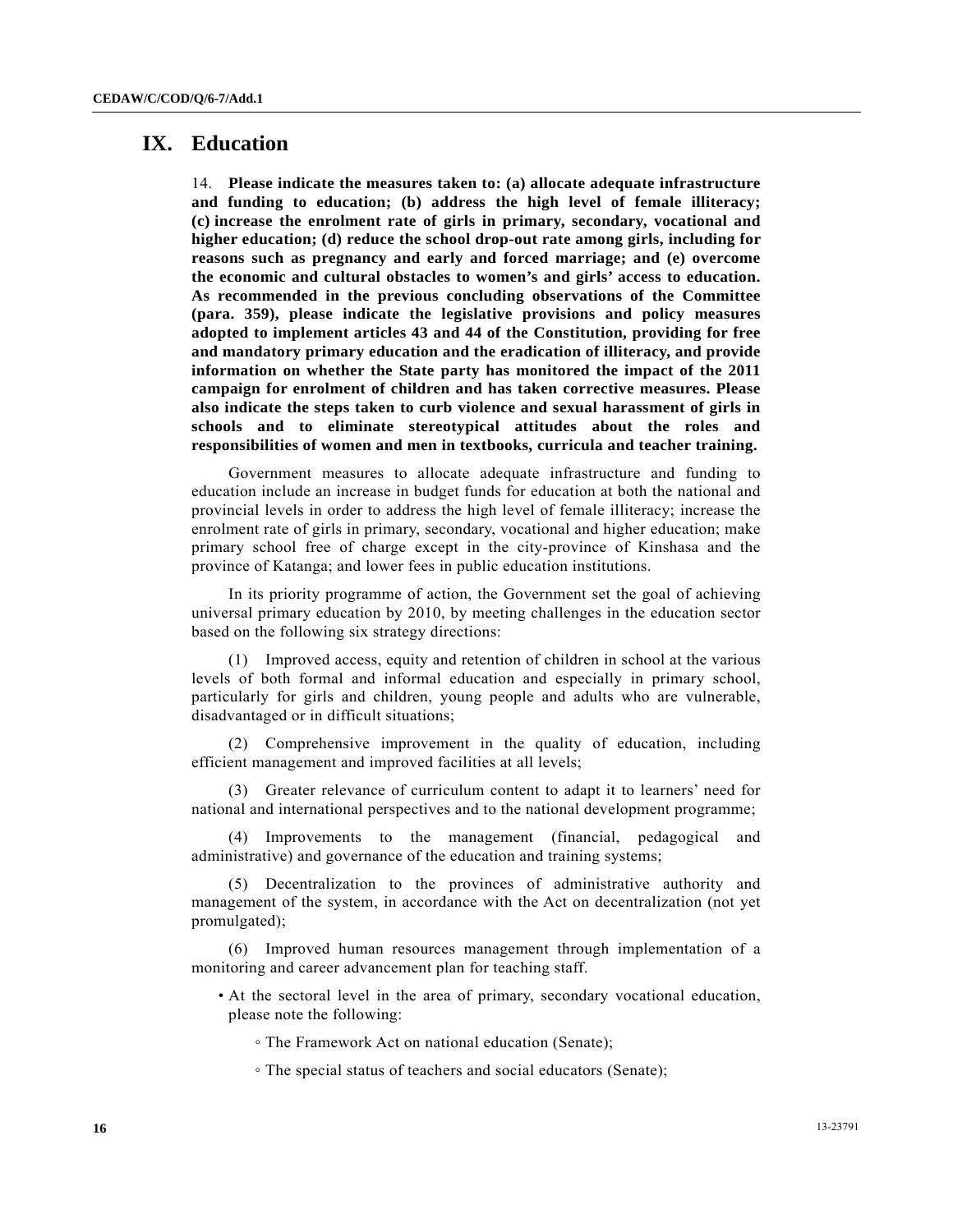- The National education strategy, Support for the Recovery of the Education Sector (PARSE);
- The education policy of the Democratic Republic of the Congo.

At the subsectoral level in the area of literacy and informal education:

- The literacy development and informal education strategy (AENF) for the period 2012-2016-2020;
- Implementation plan for the literacy development and informal education strategy now being developed (Administration/MASN);
- Women's participation in producing and presenting radio programmes on literacy, informal education, civil rights and women's rights, in all the languages of the country;
- The development strategy for the primary, secondary and vocational education subsector (2010-2016) of May 2010;
- School feeding pilot now being developed by the Ministry of Social Affairs and the Ministry for Primary, Secondary and Professional Education;
- Reading textbook;
- The school curriculum reform now being designed aims to eliminate stereotypes in textbooks.

### **X. Employment**

15. **Please provide data on the representation of women in the informal, public and private sectors and in decision-making positions. Please also indicate the measures taken to protect women who work in the mining sector from exploitative labour and the steps taken to ensure that protective measures for women are strictly limited to maternity protection and not based on stereotypical perceptions of their abilities and their role in society. Please also indicate whether the State party envisages adopting legal provisions offering additional avenues for redress to victims of sexual harassment.** 

 The economic crisis, compounded by rioting in September 1991 and January 1993, has disrupted the structure of the formal economy with the collapse of companies and the ensuing loss of thousands of jobs. The new informal economy has facilitated the large-scale inclusion of women. Women even assume the headship of households where they are the breadwinners.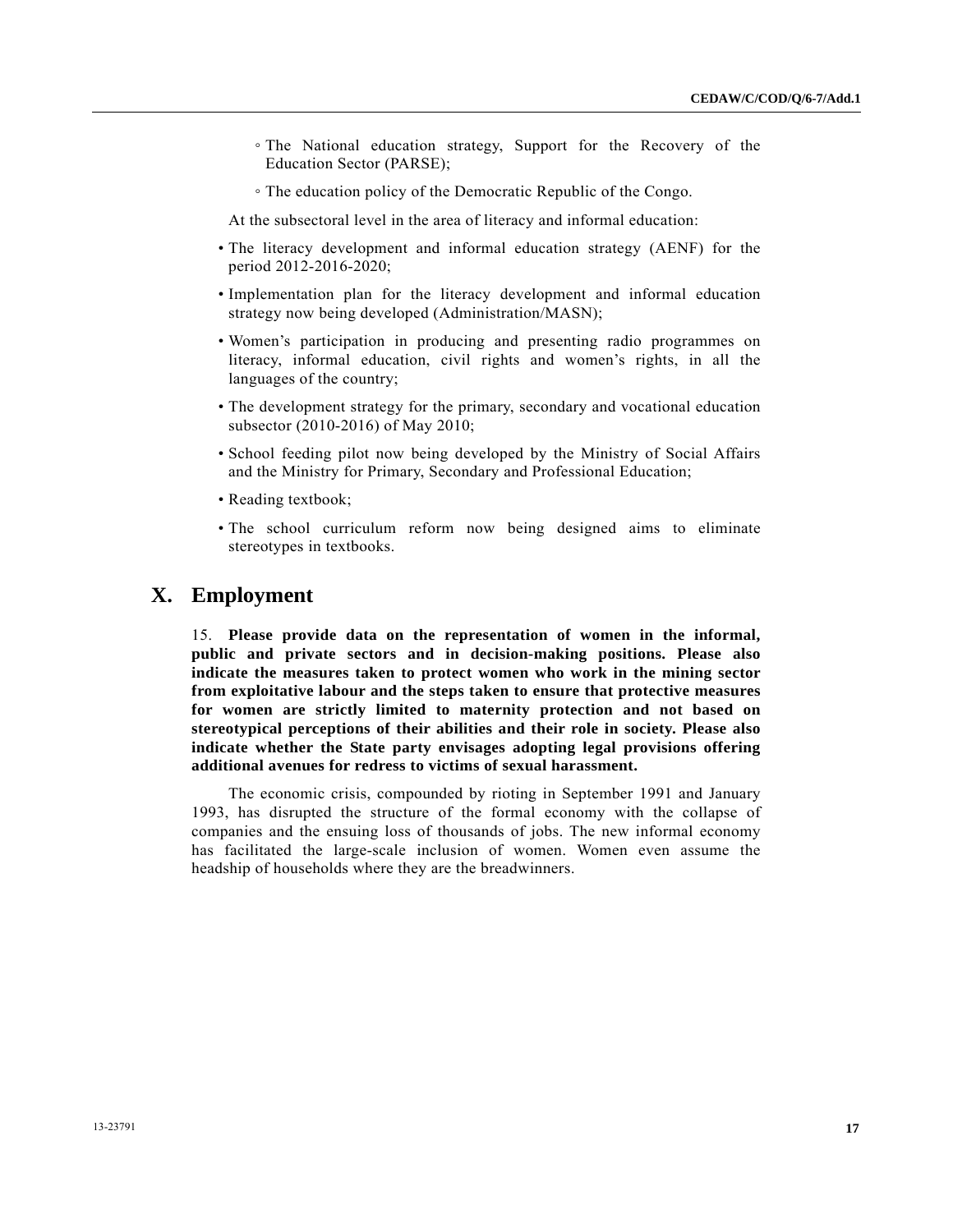|                    |      | Employment by gender and province |      |            |  |
|--------------------|------|-----------------------------------|------|------------|--|
|                    |      | Employed                          |      | Unemployed |  |
|                    | Male | Female                            | Male | Female     |  |
| Place of residence |      |                                   |      |            |  |
| Urban              | 58.7 | 49.2                              | 9.4  | 5.6        |  |
| Rural              | 63.4 | 76.6                              | 10.4 | 4.1        |  |
| Province           |      |                                   |      |            |  |
| Kinshasa           | 56.2 | 44.8                              | 8.7  | 5.6        |  |
| Bas-Congo          | 70.7 | 68.4                              | 8.0  | 2.8        |  |
| Bandundu           | 51.0 | 77.9                              | 8.2  | 3.6        |  |
| Equateur           | 61.5 | 61.9                              | 5.1  | 3.8        |  |
| Orientale          | 75.5 | 74.0                              | 2.6  | 3.3        |  |
| North Kivu         | 68.9 | 68.2                              | 10.2 | 5.7        |  |
| South Kivu         | 57.2 | 59.2                              | 11.1 | 8.7        |  |
| Maniema            | 60.8 | 63.7                              | 10.2 | 5.8        |  |
| Katanga            | 64.6 | 56.6                              | 13.1 | 8.1        |  |
| Kasai Oriental     | 60.8 | 60.0                              | 19.5 | 6.4        |  |
| Kasai Occidental 1 | 60.6 | 79.4                              | 13.6 | 1.1        |  |
| National           | 63.5 | 64.1                              | 9.3  | 4.8        |  |

*Source*: *Population and Health Survey 2007.* 

 The table above shows that the variances in the percentage of employed women and men are minor in many provinces, with better figures sometimes for women, sometimes for men.

|                         |      | Occupation by gender |  |
|-------------------------|------|----------------------|--|
|                         | Male | Female               |  |
| Occupation              |      |                      |  |
| Senior management       | 14.2 | 3.3                  |  |
| Employee                | 0.8  | 0.6                  |  |
| Sales and services      | 10.1 | 25.4                 |  |
| Skilled manual labour   | 17.5 | 2.4                  |  |
| Unskilled manual labour | 7.4  | 2.7                  |  |
| Agriculture             | 48.7 | 64.8                 |  |
| Unemployed              | 1.3  | 0.7                  |  |

*Source*: *Population and Health Survey 2007.* 

 Examination of the ratio of unemployed men and women reveals higher unemployment among men, except in the Orientale province. However, disparities become evident when the nature of work performed by men and women is examined; women are overrepresented in low-status positions.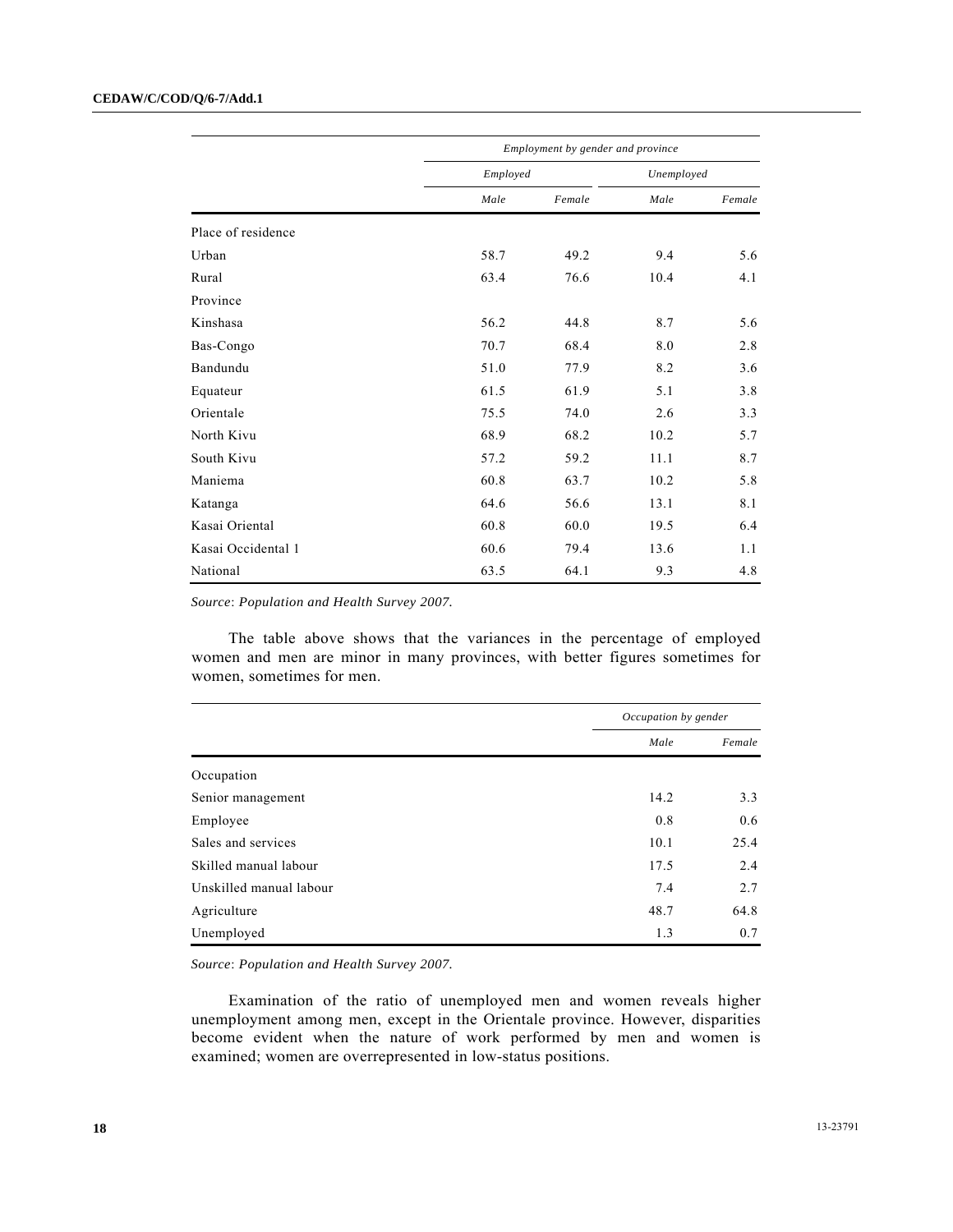More than 14 in 100 men work in senior management, compared to three in 100 women. Men also outnumber women among skilled and unskilled labourers. The figures show that women have a more limited presence in jobs that require technical skills and a high level of education.

# **XI. Health**

16. **Please provide information on the measures taken to implement the national strategy to combat maternal and infant mortality and the measures envisaged to enhance the implementation of this strategy. Please provide information on the measures taken and envisaged to address: (a) the persisting high rates of maternal mortality and teenage pregnancy; (b) the high number of cases of vesico-vaginal fistula; (c) the persisting lack of access to basic health-care services, including essential obstetric care; and (d) the existence of sociocultural factors that prevent women from accessing these services. Please also provide information on the measures taken to: (a) significantly increase the availability and accessibility of comprehensive education on sexual and reproductive health and rights and family planning services and (b) increase the rate of contraceptive use.** 

 As a mark of its commitment to the Millennium Development Goals (MDGs), the Democratic Republic of the Congo has adopted several frameworks and documents relating to maternal, newborn and child health. These include the National reproductive health policy, the road map for accelerated maternal and newborn mortality reduction, the compendium of standards and guidelines on reproductive health, the standards for adolescent and youth health services, child health record booklets which include new growth curves, the Integrated Management of Childhood Illness (IMCI) strategy for health systems and communities, and the prevention of mother-to-child transmission (PMTCT).

 To strengthen the protective measures taken, the Ministry of Health and its partners exploited the synergies between maternal, newborn and child health to begin drafting standards and guidelines for integrated action on maternal and newborn health. A series of workshops were held, bringing together Ministry experts and financial and technical partners. These workshops have resulted in an eightvolume document that will help to achieve the goals of the national health development plan over the 2011-2015 five-year period and in phases to follow. It will strengthen measures already taken and disseminate standards and guidelines for the benefit not only of health-care providers (doctors, nurses) and community health workers at the operational level, but also of administrators, programme managers and various other decision makers at health area, provincial and central levels and development partners, to be used as a basis for design, planning, implementation and monitoring and evaluation.

 For ease of use, the document is organized by theme into eight volumes, namely:

- 1. Standards and guidelines for essential obstetric care;
- 2. Standards and guidelines for emergency obstetric care;
- 3. Standards and guidelines for essential and emergency newborn care;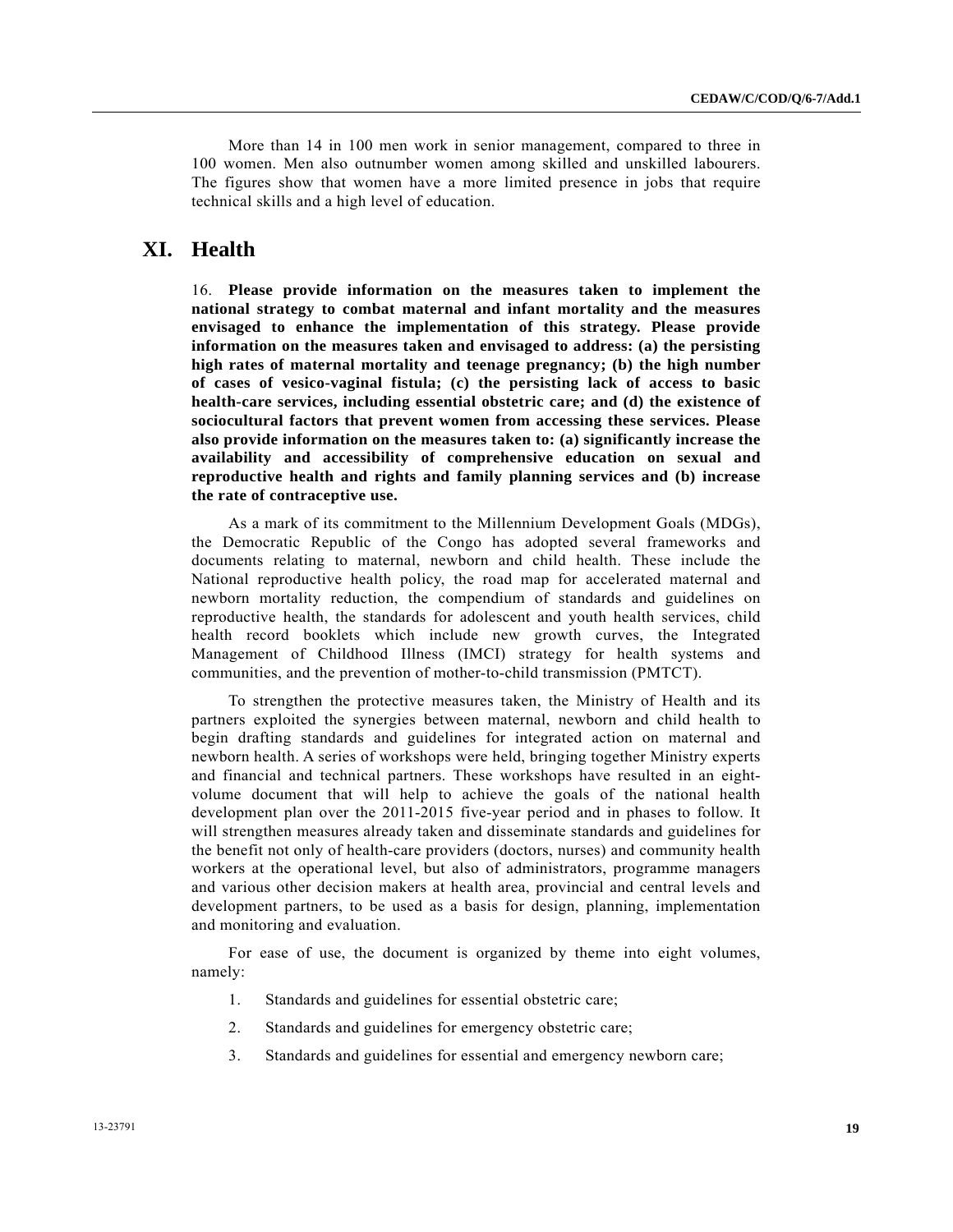4. Standards and guidelines for action on child health;

 5. Standards and guidelines for action on health for adolescents and young people;

6. Standards and guidelines for family planning;

 7. Standards and guidelines for health care for victims/survivors of sexual violence;

 8. Standards and guidelines for community-based action on maternal, newborn and child health.

Persisting high rates of maternal mortality and teenage pregnancy:

 (i) Provisions are being made to draft standards and guidelines for operational procedures in antenatal consultation, concerning:

1. Health and nutrition education

 2. Provider-initiated HIV testing and counselling (PITC): all pregnant women should know their HIV serostatus

 3. Antiretroviral (ARV) therapy and prophylaxis and co-trimoxazole prophylaxis for pregnant women living with HIV

- 4. Anti-tetanus vaccination (TT) according to the following schedule:
	- TT 1: at the first antenatal check-up
	- TT 2: one month after TT 1
	- TT 3: six months after TT 2 (or during subsequent pregnancy)
	- TT 4: one year after TT 3 (or during subsequent pregnancy)
	- TT 5: one year after TT 4 (or during subsequent pregnancy)

 5. Intermittent presumptive treatment (IPT) for malaria by administration of sulfadoxine 500 mg/pyrimethamine 25 mg (SP). The treatment of three tablets per dose should be taken orally and under supervision, as follows:

- SP 1: from the 16th week of gestation, or once foetal movements begin to be felt
- SP 2: between the 24th and 28th week of pregnancy
- SP 3: during the 32nd week of pregnancy, only for HIV-positive women not treated with co-trimoxazole.
- 6. Promotion of the use of long-lasting insecticidal nets (LLINs)

7. Micronutrient supplementation: iron-folate (60 mg iron + 400 μg folate) administered orally in a single daily dose of one tablet from the first antenatal check-up and for three months post-partum

8. Presumptive treatment for hookworm: a course of mebendazole is administered at least once during pregnancy — either, from the 16th week, in twice-daily doses of one 100 mg tablet for three days, or in a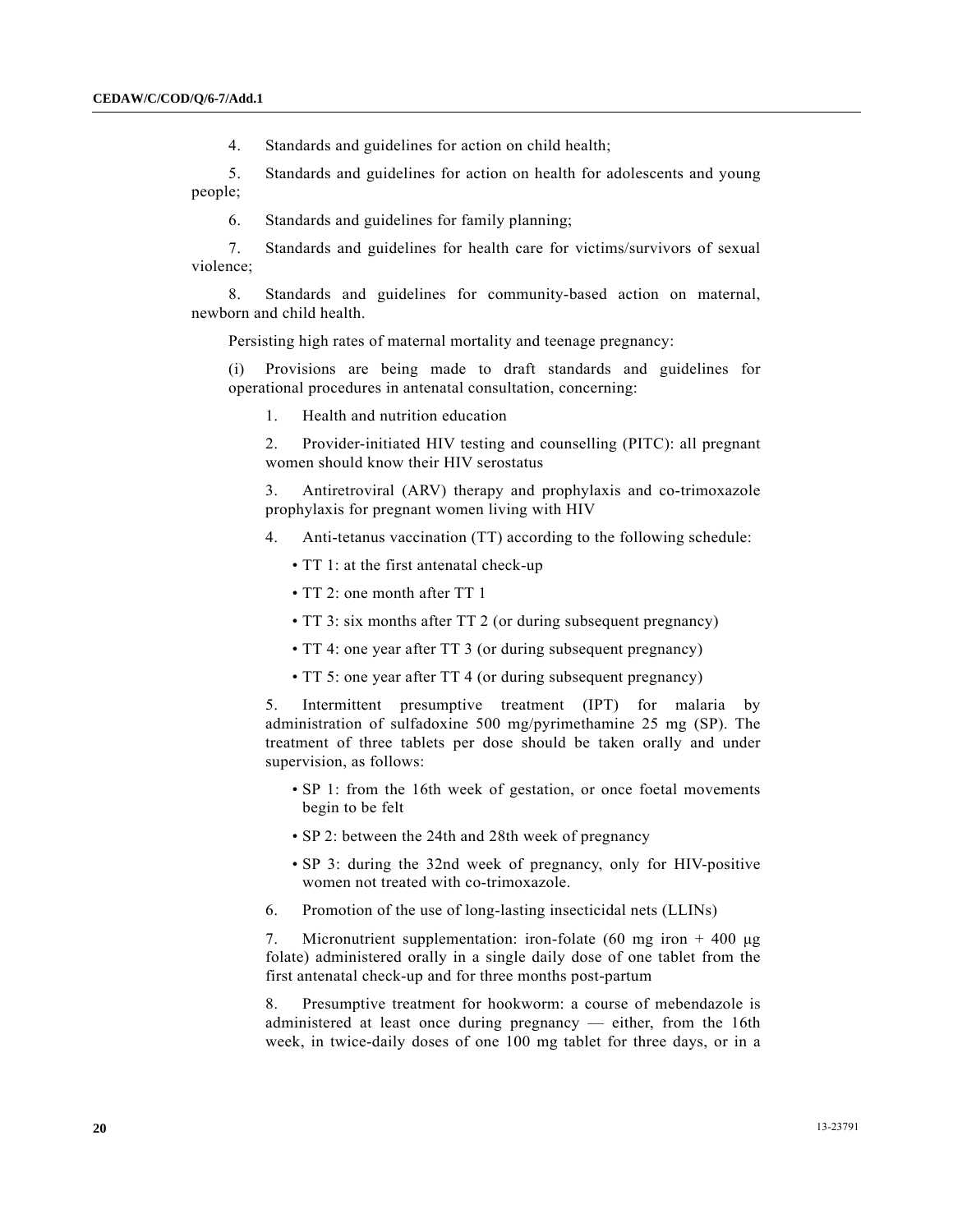single dose of one 500 mg tablet from the second trimester (not before the 16th week), with a second dose six months later

- 9. Screening and treatment for syphilis
- 10. Diagnosis and treatment of Sexually Transmitted Infections (STI)
- 11. Detection and treatment of pregnancy-related diseases
- 12. Detection of diseases that affect pregnancy
- 13. Detection of danger signs
- 14. Timely referral of pregnancies with complications.

(ii) There are also health area infrastructure standards: special facilities for antenatal check-ups will be provided in a health centres that have basic maternity care services or at General Referral Hospitals (GRHs) that have a Department of Obstetrics and Gynaecology.

(iii) These health centres and hospitals should be equipped with medicines, supplies and consumables in line with the national list of essential medicines applicable to antenatal consultations.

(iv) Such facilities must also be equipped with the following for antenatal consultations:

- Delivery tools (technical tools): antenatal consultation cards/forms, educational materials (picture boxes, advice cards and others, as necessary)
- Management tools (data collection tools): antenatal consultation cards, appointment cards, antenatal consultation logbook, referral slips, referral/ counter-referral logbook, immunization records, stock cards, RPR/HIV/CD4 testing logbook, specimen transfer forms and results forms, results logbook, laboratory logbook, logbook for follow-up of HIV-positive women, transfusion monitoring notebook, haemovigilance cards and, in referral hospitals, donor registers
- Reporting tools: report notebook, monthly activity report templates
- Supervision tools: supervision logbook/notebook, supervision template.

To address early pregnancies, the following measures have been put in place:

 (a) awareness-raising campaigns on the use of contraceptive methods: on World Contraception Day, for example, free birth control products are distributed to those who accept them;

(b) door-to-door campaigns to encourage women to seek medical attention;

 (c) capacity-building workshops for health-care providers to ensure proper delivery of service;

(d) awareness-raising meetings with community leaders; and

 (e) radio and television programmes providing education on and promoting the use of medical services that offer the minimum package of antenatal health services.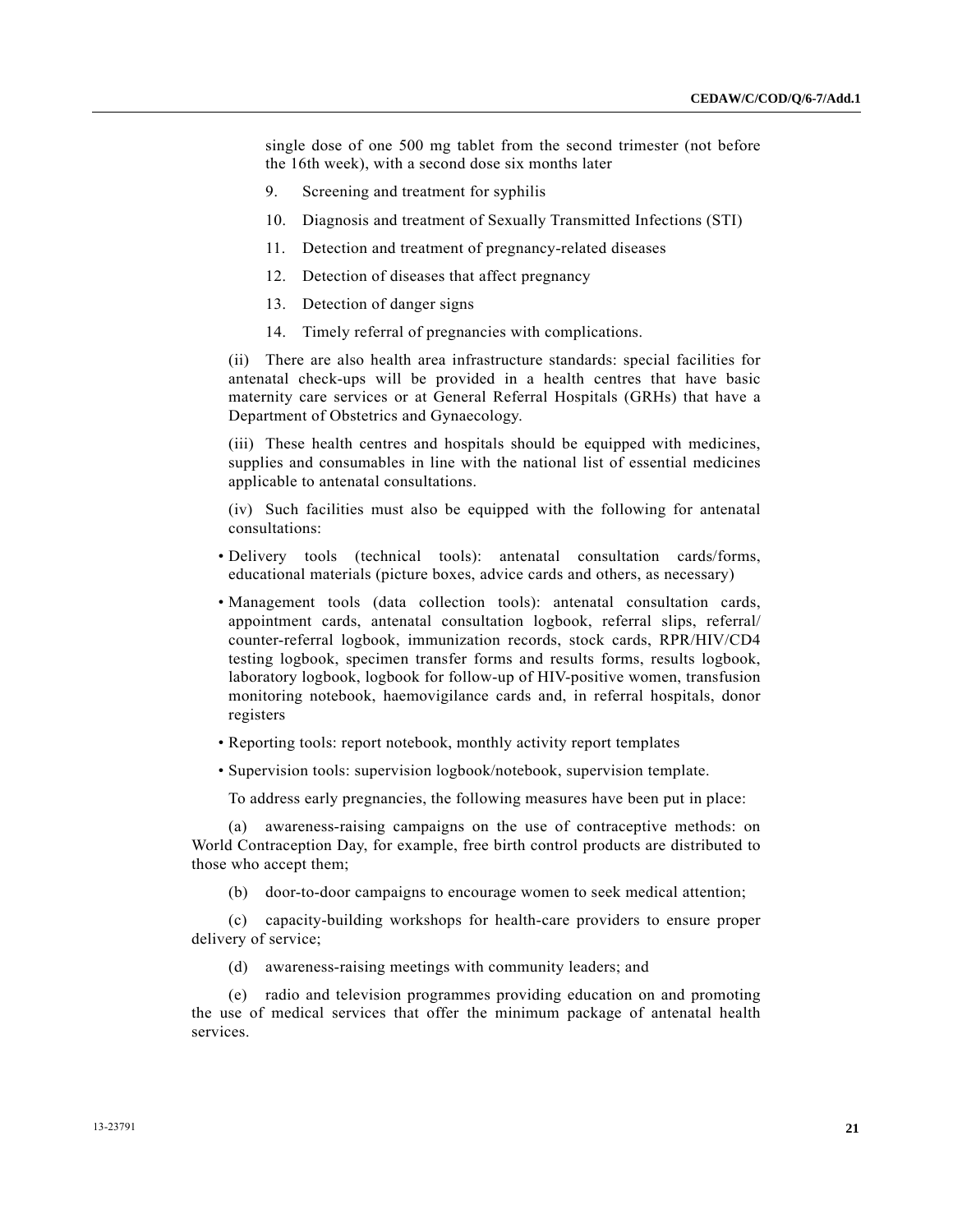*Persisting lack of access to basic health-care services, including essential obstetric care* 

- Improve standards of living to empower all individuals to take care of themselves, including by administering first aid
- Inform the population on the merits and role of essential obstetric care facilities;
- Offer check-ups at any time during and throughout the pregnancy, establishing a specific schedule;
- Additional check-ups may be required in pregnancies with complications, including in pregnant women living with HIV, pregnant teenagers and girls, pregnant women with sickle-cell trait/disease, victims of sexual violence/pregnant survivors of sexual violence;
- Prevent unwanted pregnancy and address the problem of unsafe abortions;
- Improve access to high-quality medical services;
- Bring health centres closer to the people.

 *Sociocultural factors that prevent women from accessing these services* 

- An underinformed population;
- A lack of intensive campaigns;
- Non-involvement of leaders;
- Backward customs.

 *Availability and accessibility of comprehensive education on sexual and reproductive health and rights and family planning services* 

- Health centres throughout the country;
- Capacity-building for health workers in existing health areas;
- National reproductive health programme adopted and implemented;
- Outreach and awareness raising campaigns on sexual and reproductive health and family planning;
- Radio and television programmes broadcast in local languages to provide education on and promote the use and merit of medical services that offer the minimum package of antenatal health services.

#### *Contraceptive use*

- Awareness-raising campaigns on the use of contraceptive methods organized; free birth control products distributed to the population at special events;
- Door-to-door campaigns to encourage women to seek medical attention;
- Capacity-building for health-care providers to ensure proper delivery of service;
- Awareness-raising meetings with community leaders;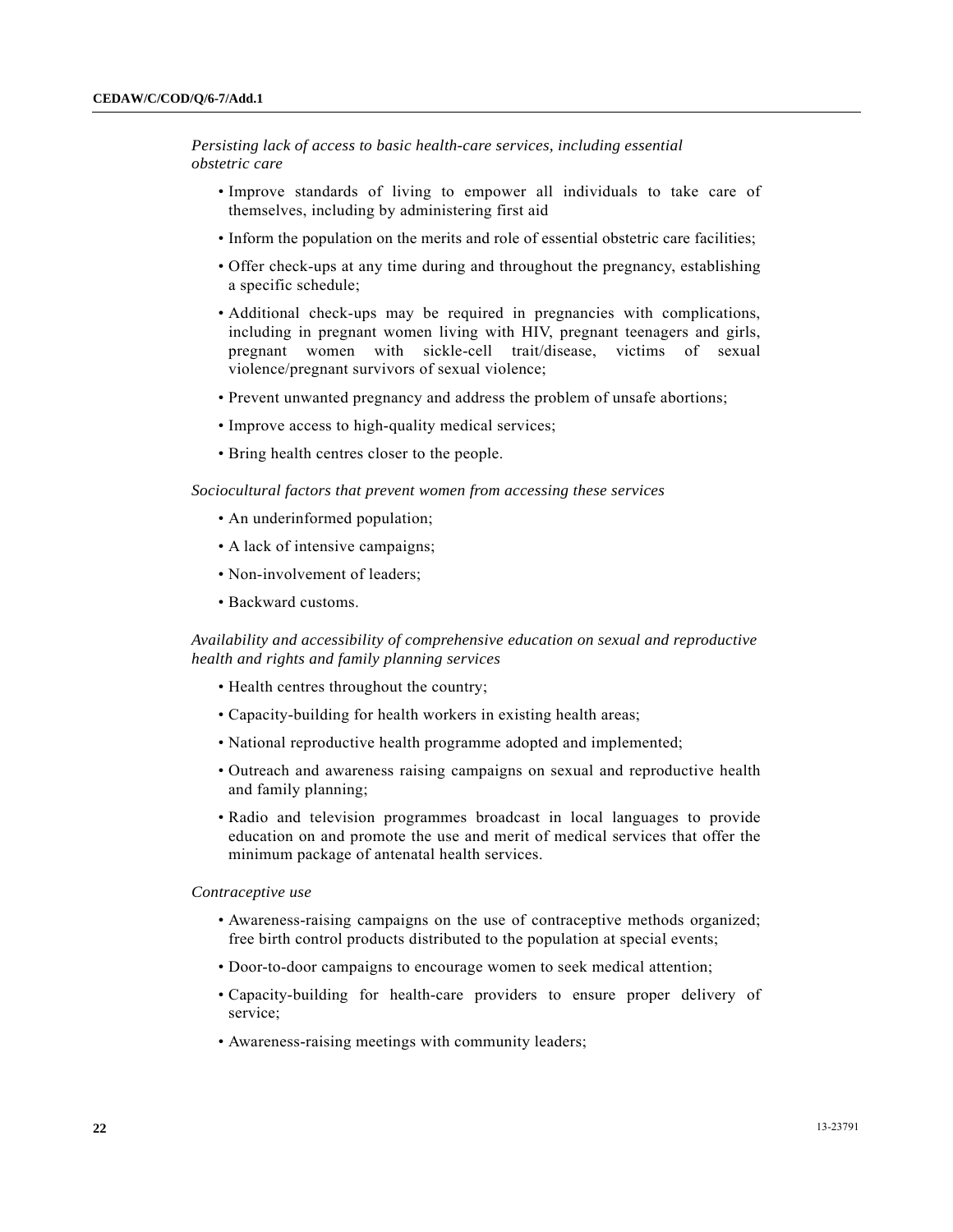• Practical sessions on contraceptive use with testimonials on the merits of contraceptives.

17. **Please provide information on the impact of unsafe abortion on women's health, including maternal mortality rates, and indicate whether the State party envisages legalizing abortion in cases of rape or incest and when pregnancy is harmful to the mother's life and/or health.** 

 Abortions outside a medical setting are damaging to women's health and, as such, are punishable offences under articles 165 and 166, Book II of the Criminal Code.

 Abortion is an offence in the Democratic Republic of the Congo, regardless of the motive and whether self-induced or performed by another person. Offenders may be liable to severe penalties as provided for in the aforementioned laws. The law criminalizing abortion remains in force to this day.

There are currently no plans to amend it.

18. **The State party mentioned the high prevalence of HIV/AIDS, particularly as a result of the conflict (page 23 of the report). Please provide information on the measures envisaged to: (a) reduce the prevalence of HIV/AIDS, including mother-to-child transmission; and (b) improve availability and access to HIV/AIDS services, including access to antiretroviral treatment, especially in rural and remote areas.** 

#### *Reducing the prevalence of HIV/AIDS, including mother-to-child transmission*

The following have been put in place:

 (a) Health and nutrition education sessions provided for pregnant women attending antenatal consultations by the appropriate services;

 (b) Provider-initiated HIV testing and counselling (PITC) sessions: all pregnant women should know their HIV serostatus and pregnant women living with HIV should be treated with co-trimoxazole prophylaxis, under the targeted Ministry of Health programme;

(c) Appropriate antiretroviral treatments for affected persons.

 *Improving availability and access to HIV/AIDS services, including access to antiretroviral treatment, especially in rural and remote areas* 

 (a) Integration of prevention of mother-to-child transmission (PMTCT) and maternal, newborn and child health (MNCH) services;

- (b) Improvement in quality of PMTCT and MNCH services;
- (c) Capacity-building for health-care providers;
- (d) Involvement of community and pregnant women's partners;
- (e) Implementation of innovative measures;

 (f) More awareness-raising sessions to educate the population on the advantages of these services;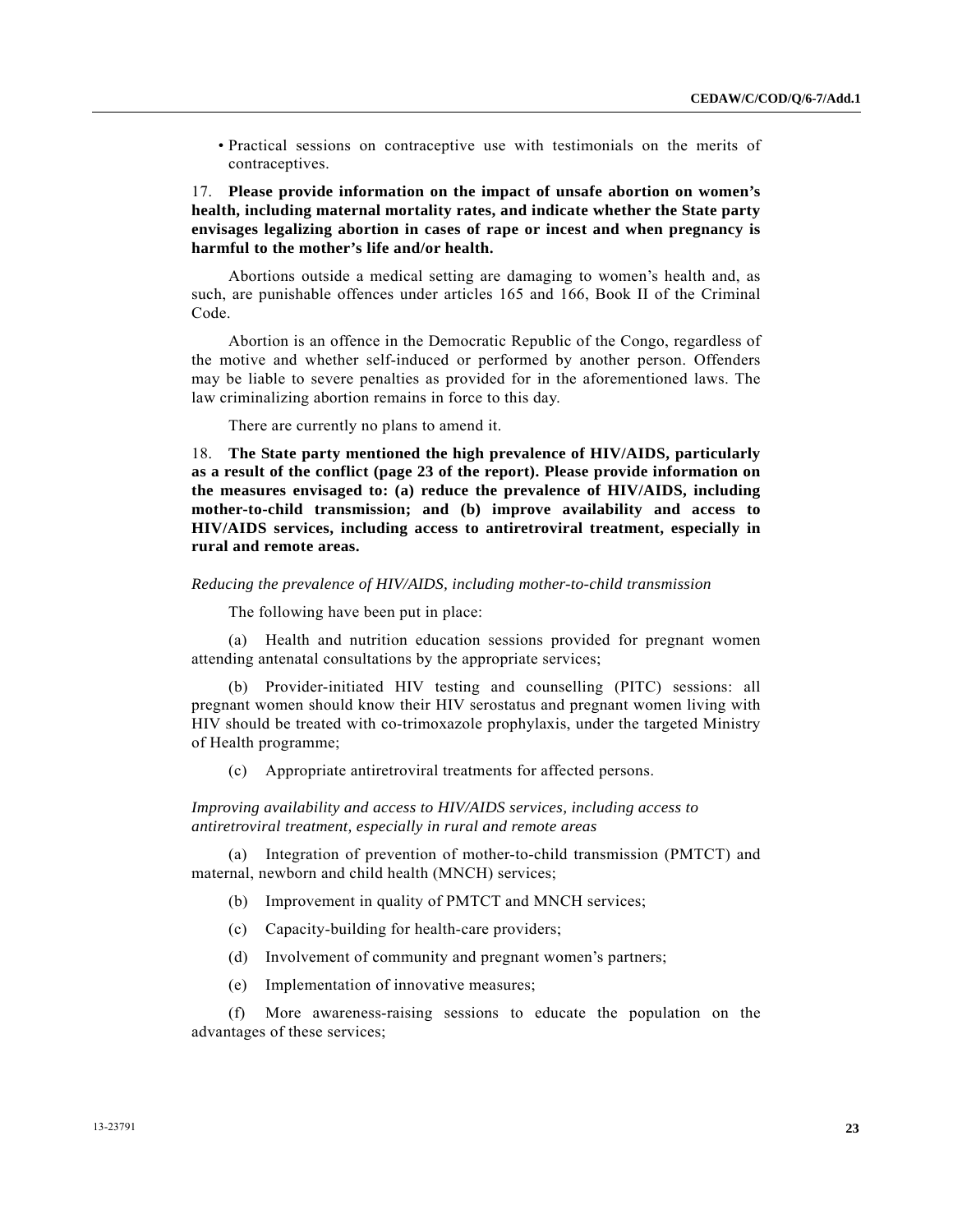(g) A law on the protection of persons living with HIV was promulgated in 2006; it aims to protect them from discrimination.

# **XII. Disadvantaged groups of women**

19. **Please indicate whether the State party has assessed and monitored the impact on rural women of the integrated rural development policy and of the national strategy on microfinance (2008-2012) and whether it has taken corrective measures. Please provide information on the measures envisaged to ensure that rural women have effective access to health, education, land, water, food, housing, credit and income-generation projects. Please also indicate the measures taken to prevent acts of violence against, and ensure protection and assistance to, disadvantaged groups of women such as internally displaced women, women belonging to the Pygmy community, women and children accused of witchcraft, women and girl albinos, girls living on the street, women in detention and women with disabilities. Please indicate the steps taken to ensure prosecution and punishment of the perpetrators of violence and discrimination against disadvantaged groups of women. Please also indicate whether the State party envisages ratifying the African Union Convention for the Protection and Assistance of Internally Displaced Persons in Africa (Kampala Convention).** 

 Studies show that 61.2 per cent of women live below the poverty line, as opposed to 59.3 per cent of men. In addition, 61.15 per cent of female-headed households live below the poverty line, compared to 54.32 per cent of male-headed households (National Policy on Gender Issues, 2009).

 Since 2008, various national organizations and development partners (European Union, USAID, Canadian International Development Agency (CIDA)) have worked together to implement a programme promoting microcredit to give women access to resources, thus reducing their poverty. Figures from the Trust Merchant Bank (TMB) show that women account for 66 per cent of those who access microcredit with reduced interest rates.

 However, this policy of economic empowerment is limited by women's social dependence, because men usually have a greater say in the decisions taken in the household.

 While women remain the principal household providers at local, provincial and national levels, they do not have a recognized economic status.

 The African Union Convention for the Protection and Assistance of Internally Displaced Persons in Africa has not yet been ratified.

## **XIII. Marriage and family relations**

20. **On page 20 of the report, the State party indicates that the 1987 Family Code is being revised. Please indicate the measures taken to accelerate its revision and provide a clear time frame for its adoption. Please indicate whether the State party envisages withdrawing all discriminatory provisions, including those related to the need for authorization of the husband for any**